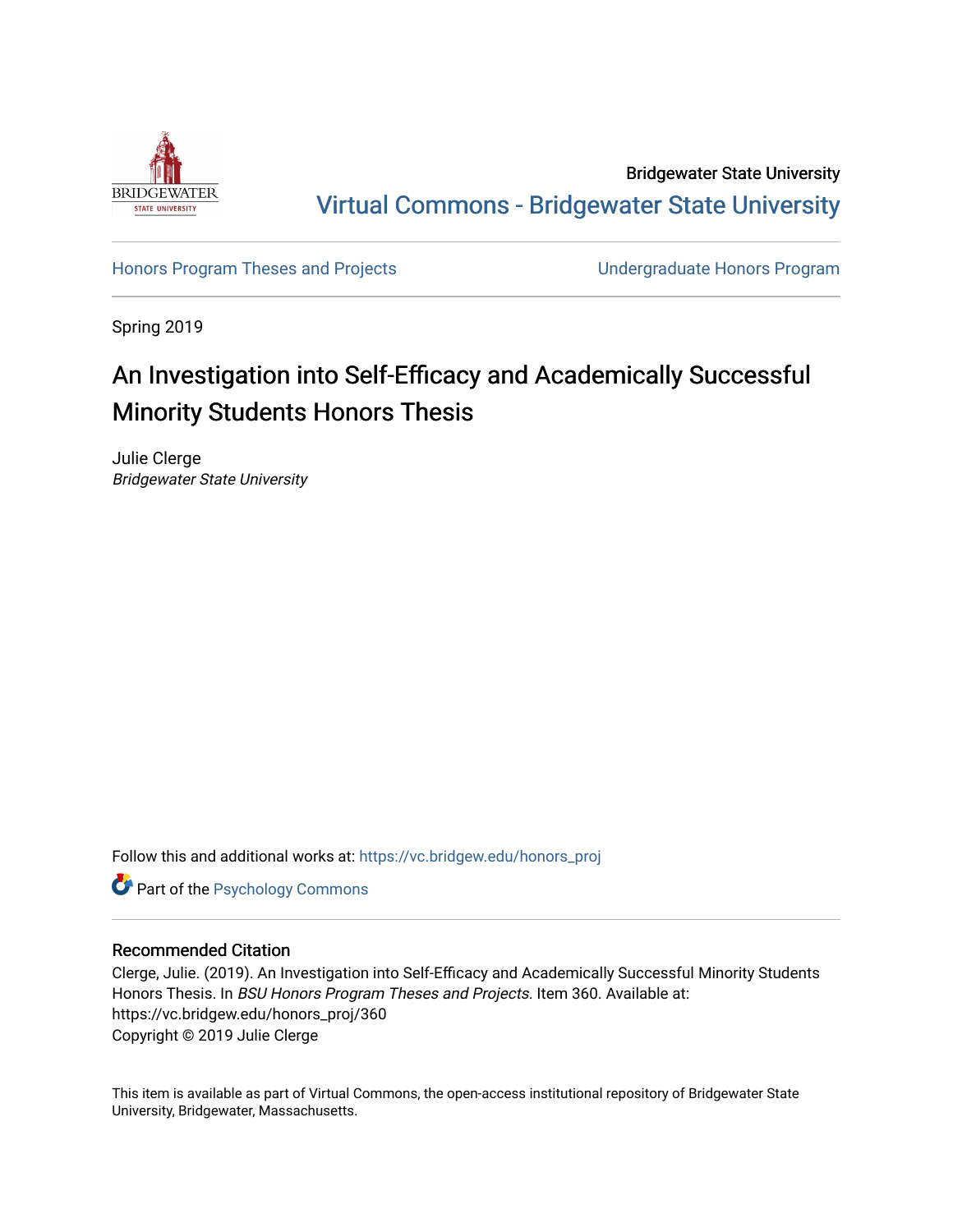An Investigation into Self-Efficacy and Academically Successful Minority Students

Honors Thesis

Julie Clerge

Bridgewater State University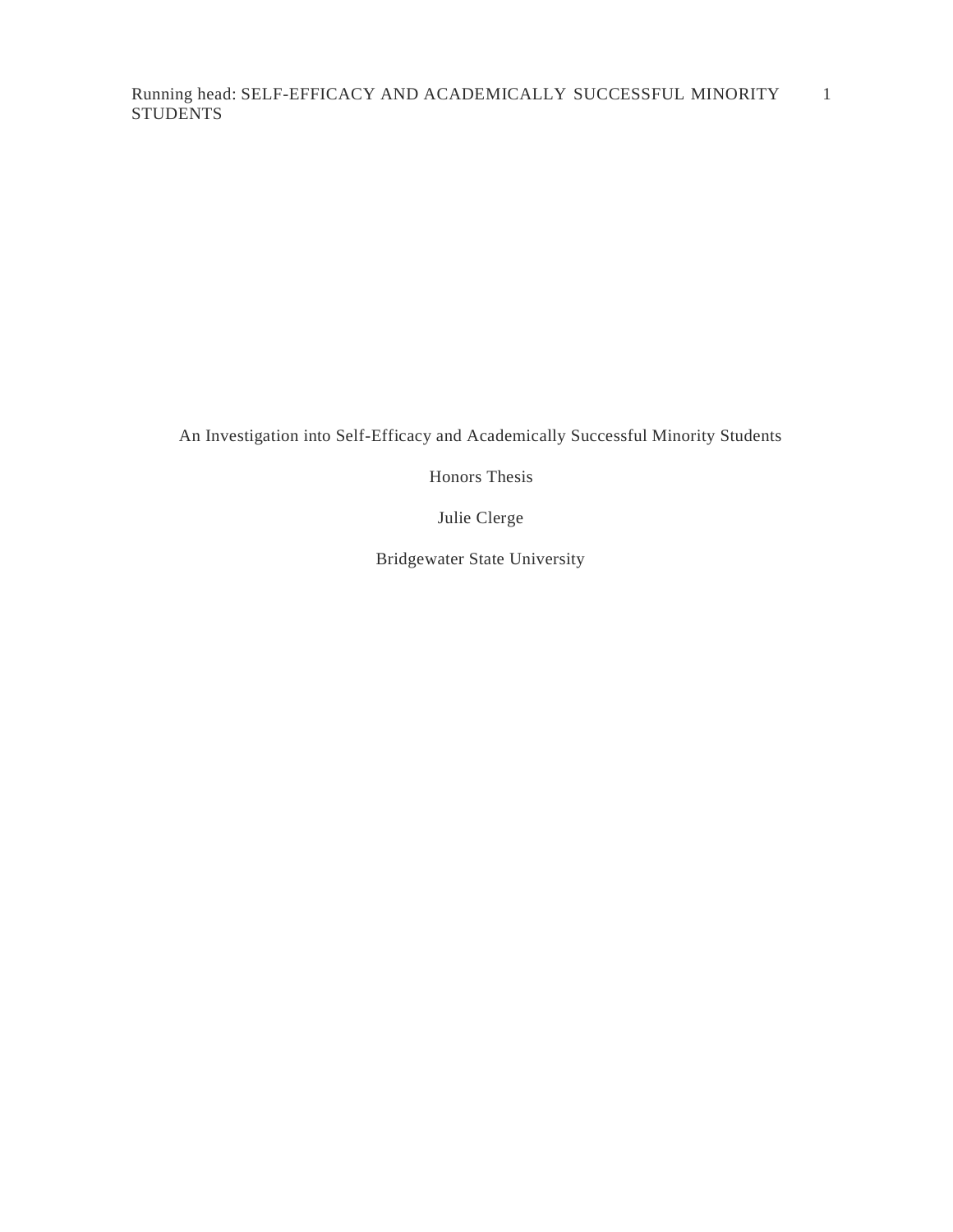#### Abstract

Data from the National Center for Education Statistics have indicated that minority students have the fewest conferred degrees in the United States (Snyder, 2016). A review of the literature has attributed this phenomenon to various factors, including socioeconomic status (Harvey, 2016), parents' education level (Faye Carter, 2006) and lack of cultural congruity with the institution (Edman, 2008; Tierney, 1999; Trueba,1988). Ofcourse, there are minority students who defy the statistics and have achieved academic success. Other research has suggested that self-efficacy may be key to such success. The purpose of this study was to determine which factors are correlated with a strong sense of self-efficacy in academically successful minority students.

This research utilized semi-structured interviews with 10 minority students at Bridgewater State University. The result found four key factors that help foster a sense of selfefficacy; personal triumph, overcoming personal adversity, social observation and positive affirmation. The results of this study will help support the implementation of evidence-based practices to support minority students who experience academic challenges.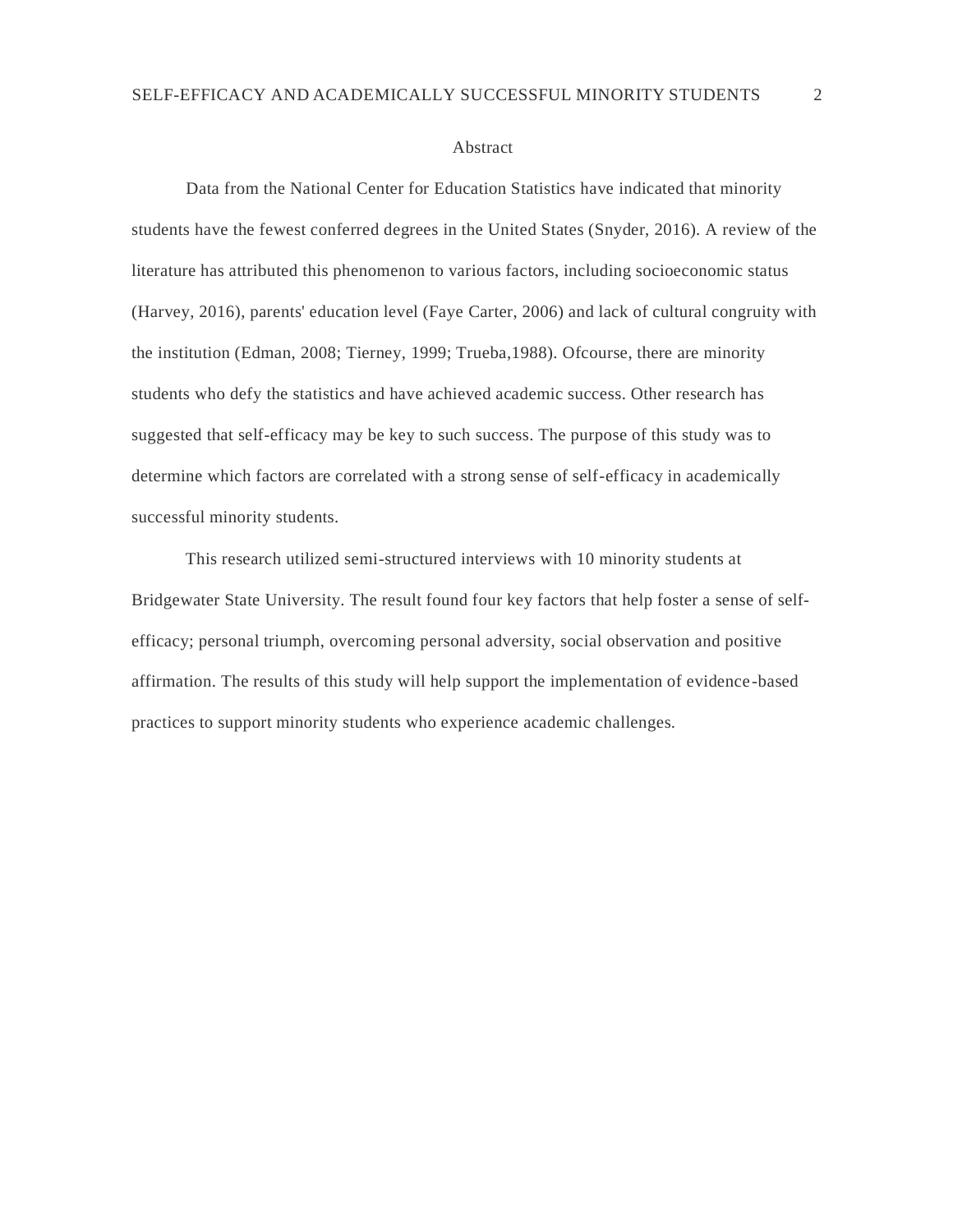An Investigation into Self-Efficacy and Academically Successful Minority Students

#### **Introduction**

In 1954, Thurgood Marshall argued before the Supreme Court's *Brown vs. Board of Education* case for equal protection for all students in the United States school system. The Supreme Court ruled that segregation in the education system was unconstitutional. However, 64 years later there are still discrepancies with academic achievement with minority students (United States Courts, 2018). In 2016, data from the National Center of Education Statistics reported that minority students have the fewest conferred degrees in the United States (Snyder, 2016). The report showed that white students obtained bachelor's degrees at 67%, Hispanic students at 12%, Black students at 11%, Asian/ Pacific Islander students at 7%, two or more races at 3% and Native American students at 1%. This issue is significant because without a postsecondary-degree, minority students are restricted in their ability to obtain wealth and support their families. When this occurs, it becomes a societal concern leading to economic inequality .

## **Purpose of Research**

It is important to study the academic achievement gaps of minority students because all students in America deserve equal opportunity for success. For the purpose of this research, minority students are defined as students with an ethnic background other than Caucasian, immigrants, first-generation students and members of the LGBTQ community. While research (Edman, 2009, Faye-Carter, 2006, Swail et al., 2003) has shown that many factors have proven to be obstacles to academic equity, this researcher sought to be solution-focused. Decades of research have found that self-efficacy has shown to be instrumental in the academic success of students of all ages.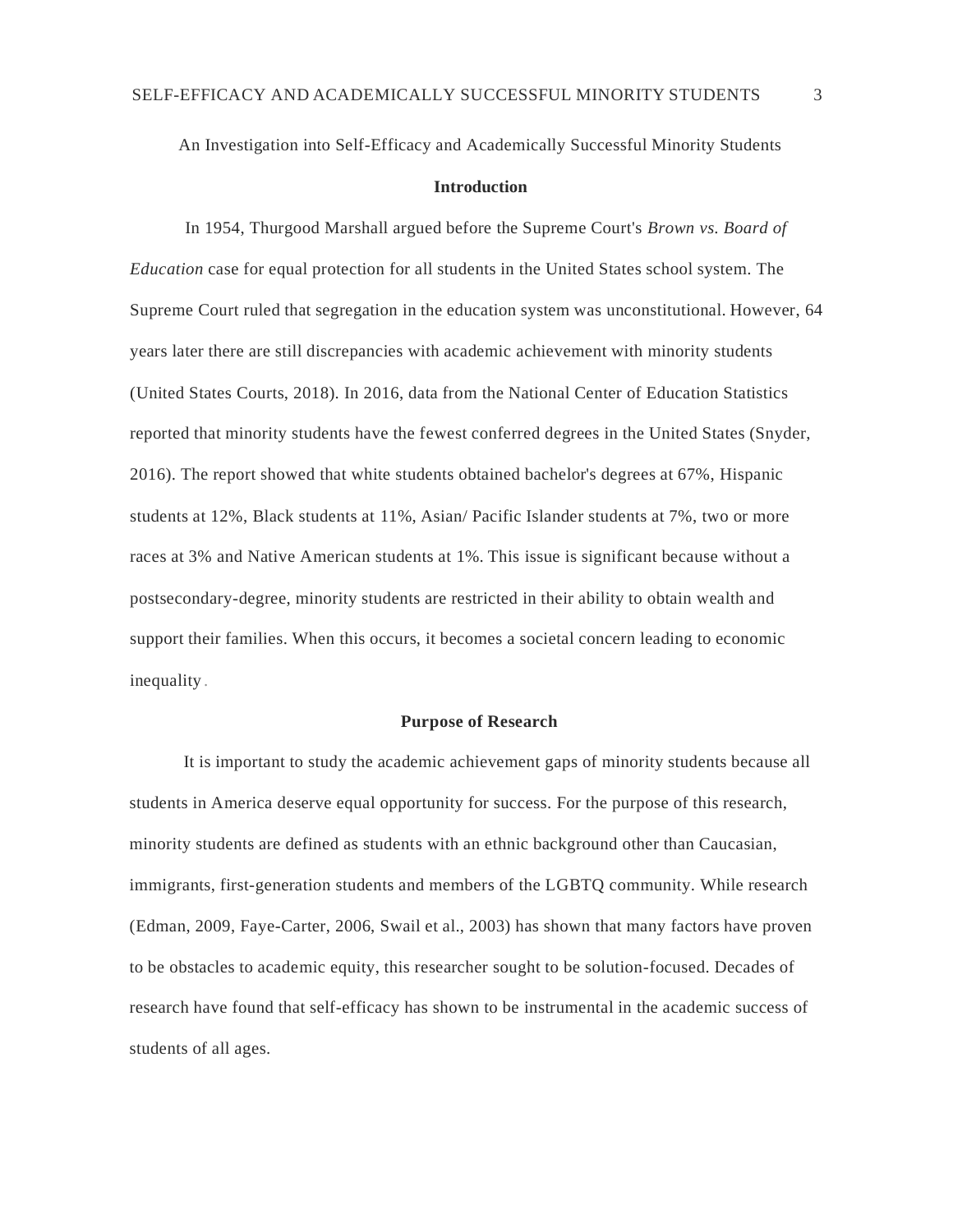The question this research sought to answer was: what are the key factors that foster selfefficacy in academically successful minority students? The researcher sought to identify data that could be utilized to establish and/ or inform programs and policies to address these disparities and support the success of minority students.

Acquiring a degree is not only beneficial to the individual but also to society. The attainment of a postsecondary degree increased minority student's social-mobility (Faye Carter, 2006), the ability to move upward in one's social position. Increased social-mobility is important in creating a pathway to increase equality in a society with significant social injustice and oppression. Furthermore, with the acquisition of a college degree society benefits from an increased economic tax base and reduced dependency on social services programs such as SNAP, Section 8 and Medicaid (Futrell, 1999; Levinson, 2007; Vernez & Mizell, 2001). Further research (ASHE Higher Education Report, 2014) explains that the increased earning potential is the most important benefit of earning a bachelor's degree or higher noting,

"For instance, a Black male can expect to earn \$30,723 a year with a high school diploma alone; however, with a bachelor's degree their mean earnings rise to \$55,655 (an increase of nearly \$25,000 per year). An increase in earnings is also seen for those Black men who earn master's degrees, with mean earnings of \$68,890 (an increase of roughly \$13,000 from a bachelor's degree per year). [... ] White men reap higher mean earnings per year than their Black male counterparts. A White male with a high school diploma will earn \$5,695 more per year than a Black male with the same degree (\$36,418 per year). Greater disparities are seen at successive degree levels, where White men with bachelor's and master's degrees earn \$15,631 (\$71,286 per year) and \$22,886 (\$91,776 per year) more than Black men, respectively (US Census, 2012)." *(ASHE Higher Education Report, 2014).*

While this report demonstrates economic disparity among races regardless of academic achievement, educational attainment enables minority students to have social advancement that they are less likely to achieve otherwise. Educational attainment lays the foundation for adulthood, socioeconomic status, interpersonal relationships and mental health (Peguero, 2015).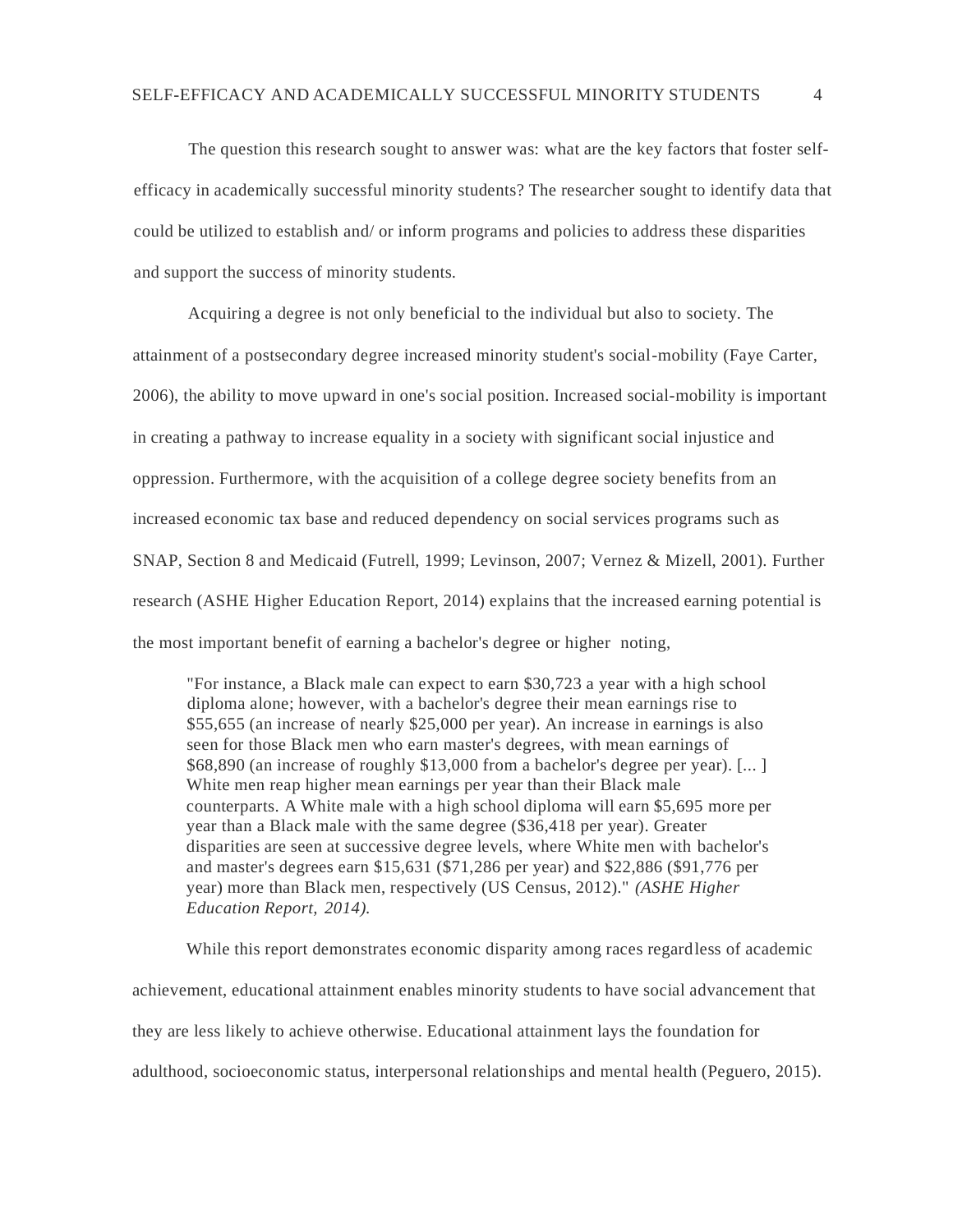Due to the severity of the implications, it was important to explore solutions that are specific to the minority population. It was vital to explore these solutions with minority students who have attained academic success because they are able to provide valid input and strategies that may improve outcomes.

#### **Literature Review**

In preparation for the study, past research was reviewed to understand the most consistent predictors of academic success among minority students. One of the most reliable predictors is self-efficacy. Research (Bandura et al, 1996; Bryne, 2014; Gaylon, 2012; Peguero, 2015; Young, 2010) indicated that academic self-efficacy is a key predictor to increase the likelihood of student academic success. Self-efficacy is defined as an individual's perceived capability in performing necessary tasks to achieve goals (Bandura, 1997). Many factors serve as guides and motivators; however, they are ultimately rooted in the core belief that one has the power to produce desired effects by one's actions, otherwise one has little incentive to act or to persevere in the face of difficulties (Bandura, 2002).

#### **Four Sources of Self-Efficacy**

Bandura (1977) identified four sources of self-efficacy: mastery experiences, formally known as performance accomplishments, vicarious experiences, emotional and physiological states and verbal persuasion. Bandura (1977) explains that mastery experiences is the most important source of self-efficacy. Mastery experiences are the most influential source of efficacy information because they provide the most authentic evidence of whether one could summon whatever it takes to succeed. Success builds a robust belief in one's personal efficacy (Bandura, 1977). Positive and negative experiences can influence the ability of an individual to perform a given task. If one has performed well at a task previously, he or she is more likely to feel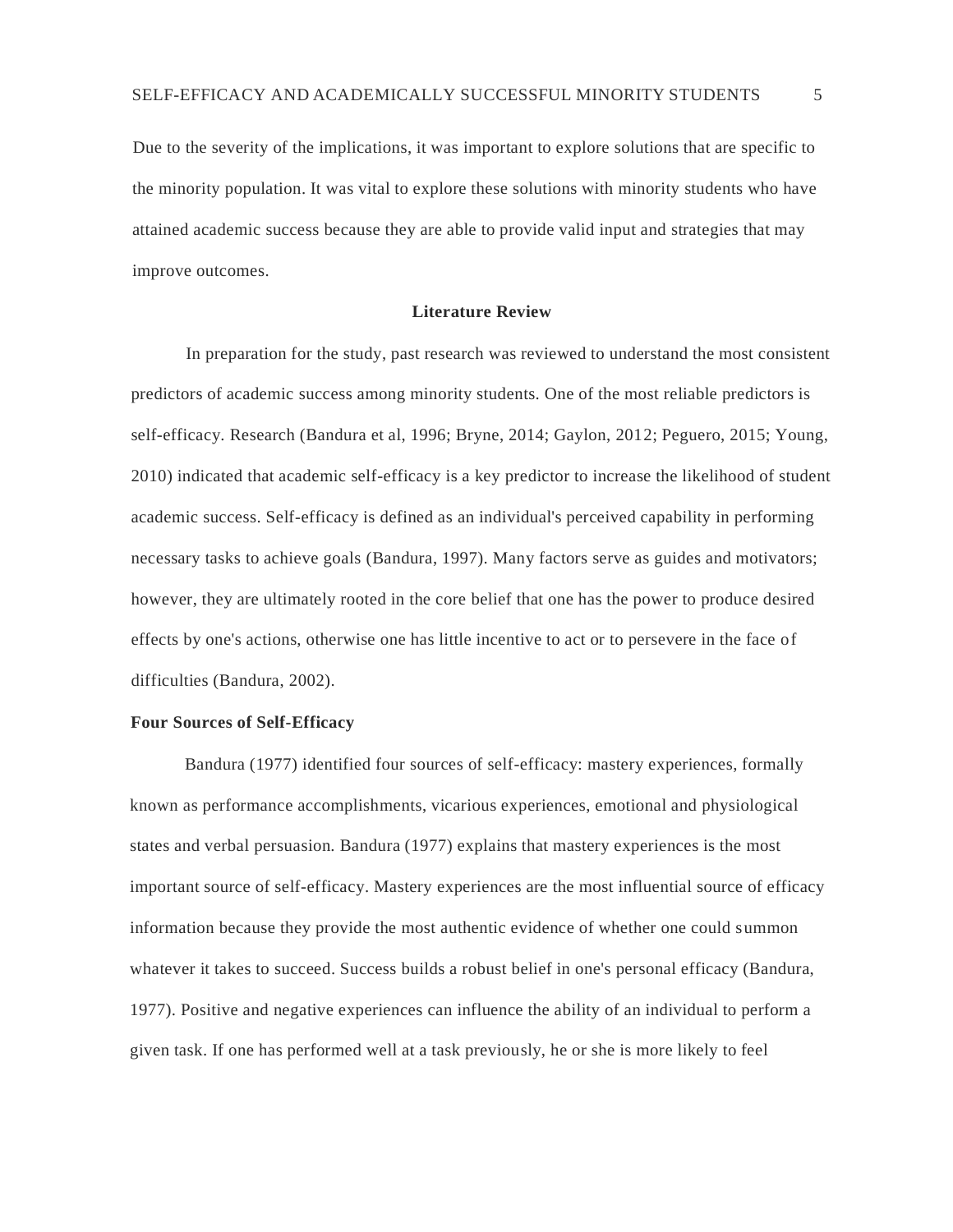competent and perform well at a similarly associated task. Coincidentally, failure can also be a source of self-efficacy, if failures are later overcome by conviction (Bandura, 1977).

Vicarious experiences provide individuals a means to survey their own ability to succeed. People can develop high or low self-efficacy vicariously through other people's performances. A person can watch someone in a similar position perform, and then compare his own competence with the other individual's competence (Bandura, 1977). If a person sees someone similar to them succeed, it can increase their self-efficacy. However, the opposite is also true; seeing someone similar fail can lower self-efficacy. Vicarious experience is a particularly important concept for the population of this study. As previously mentioned, the US Census report (2012) shows that minority students have significantly fewer conferred degrees than their cohorts. This makes minority students more vulnerable to developing a lower sense of academic self-efficacy.

Verbal persuasion describes an event when an individual receives encouragement (Bandura, 1977). The effectiveness of verbal persuasion correlates with the level of credibility of the person offering encouragement. Emotional and physiological state is deemed the least influential though important. The way an individual perceives and experiences emotional arousal in challenging situations can also be a source of self-efficacy. One's ability to manage stress and natural temperament contribute to the role of self-efficacy.

While the theory of self-efficacy (Bandura, 1977) will be proven for decades to come, the research (Bandura et al., 1996; Bryne, 2014; Gaylon, 2012; and Zimmerman, 2000) does not specifically focus to minority students. Minority students have had a dramatically different experience in society and the classroom. This researcher sought to explore if fundamental differences in social location affected the way minority students foster a sense of academic selfefficacy within themselves.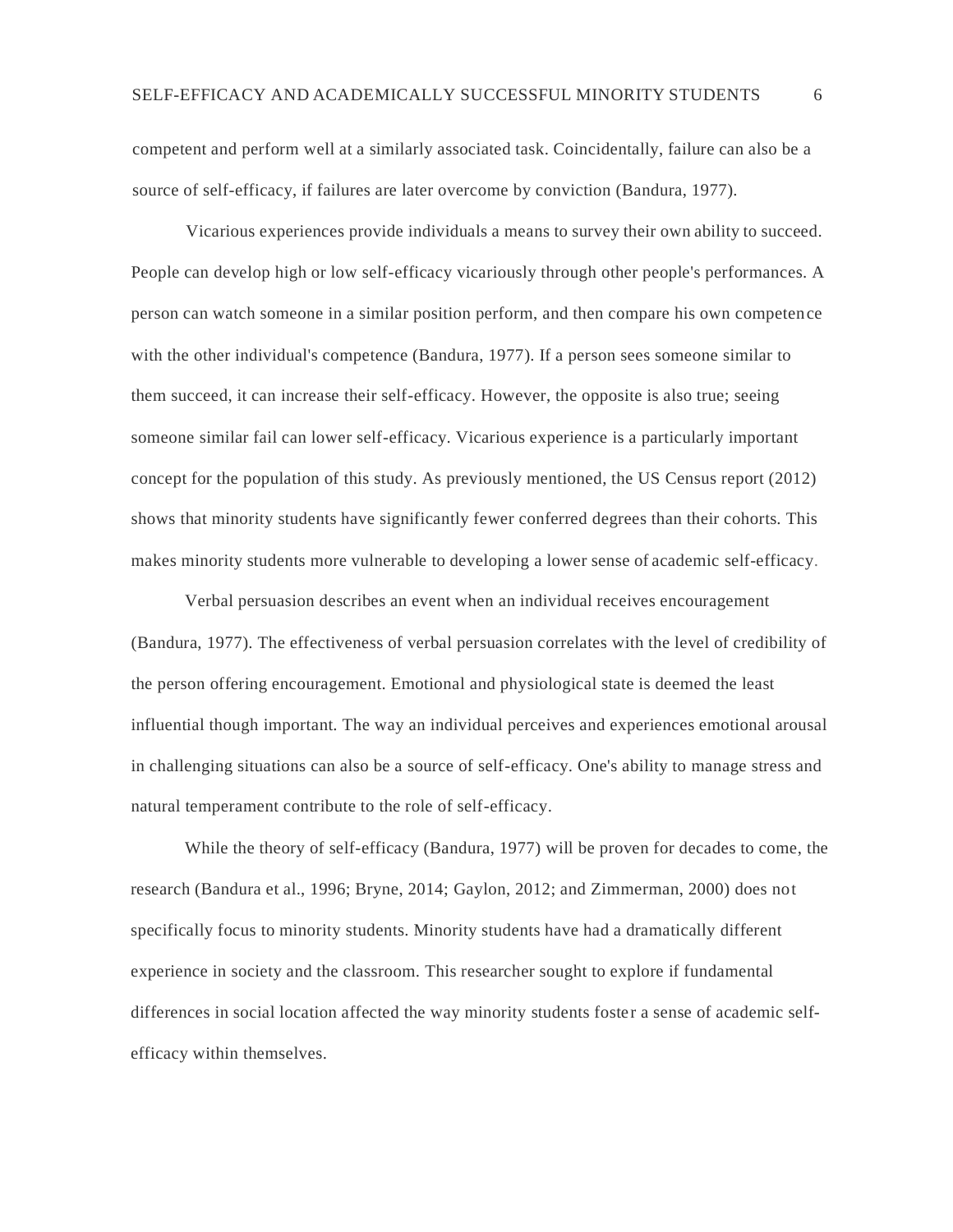# **Academic Self-Efficacy**

Bandura et al.'s (1996) research showed that students who believed they could exercise control over their learning and mastery of coursework achieved academic success. The study consisted of 124 female andl *55* male middle school students. The ages ranged from 11-14 years old. When students believe in their own capability and have a deeply rooted belief in their ability to create the outcome they desire, the obstacles, that undoubtedly come, will not be able to stop them from obtaining their goals. This study (Bandura et al., 1996) gives insight to the important role self-efficacy places in academic achievement of students. However, the study (Bandura et al., 1996) does not distinguish differences among developmental stages. Furthermore, the study explored socioeconomic status of the participant's family but does not make any distinction about possible minority status.

In 2000, Zimmerman asserted that decades of research have shown that self-efficacy has emerged as a highly effective predictor of students' motivation and learning. Further, Zimmerman (2000) noted that decades ofresearch has demonstrated the validity of self-efficacy in predicting performance outcomes of students.

Gaylon (2012) noted the relationship between self-efficacy, class participation and academic performance which found that self-efficacy was most strongly related to class participation, exam performance and the highest level of GPA. With a relatively small sample size, consisting of37 male and 128 female undergraduate students, Gaylon (2012) did not address the specific challenges of minority students, though it did acknowledge the need to study interventions to increase self-efficacy. Bryne (2014) investigated the academic achievement of first year accountant students with findings demonstrating that self-efficacy was associated with achieving significantly better results in the accounting modules.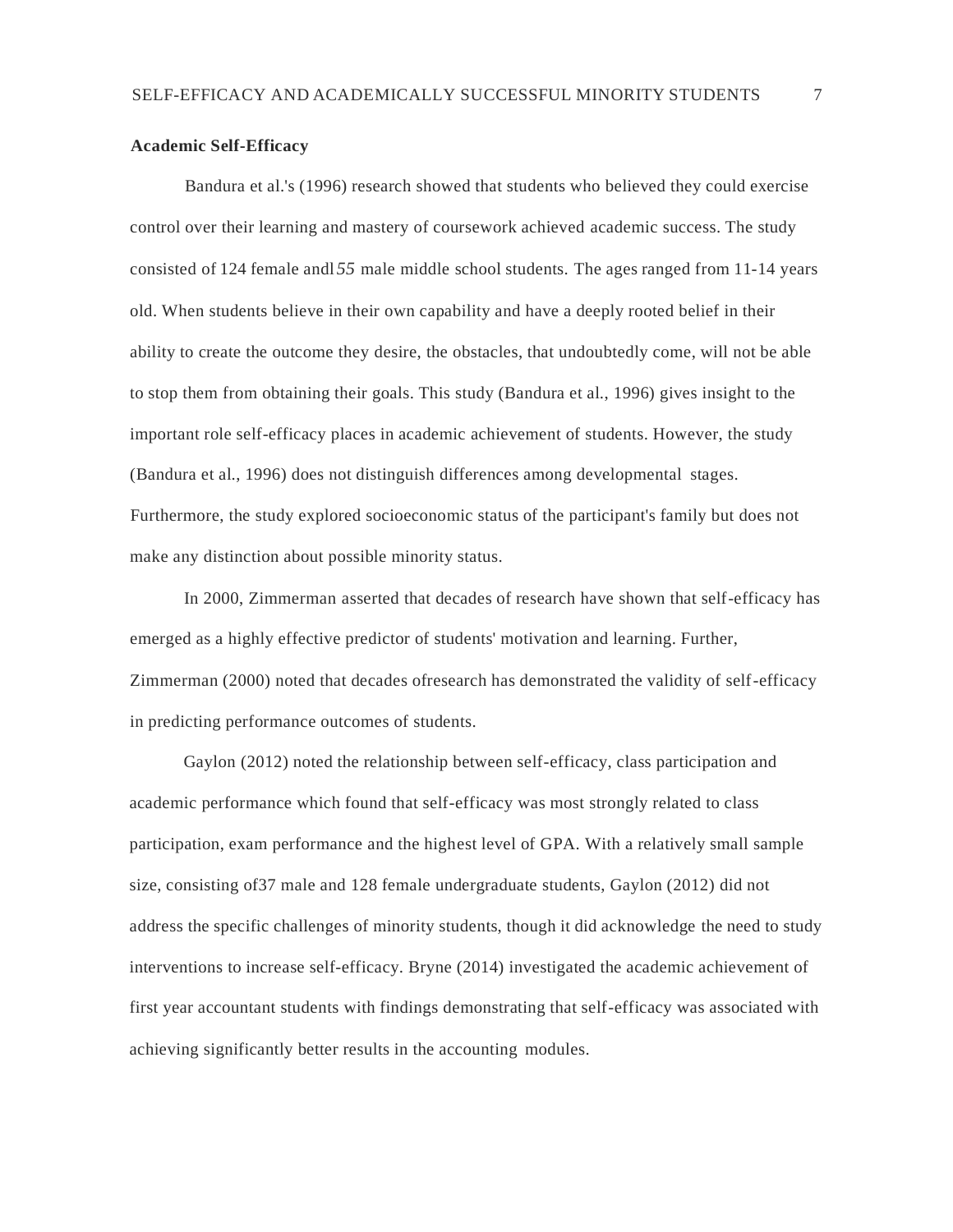These studies found that self-efficacy was a reliable predictor of academic achievement. However, the focus of these studies did not look at the minority status of the participants and how this may impact academic performance.

#### **Academic Self-Efficacy and Ethnic Minority Students**

Young (2010) noted self-efficacy within an academic setting allows students to believe that they were capable of completing the college-related task, such as completing assignments and passing examinations. Vuong (2010) revealed that self-efficacy had a direct impact on the GPA and persistence rate of the first-generation college sophomore student study participants. Students who were found to have high self-efficacy resulted in higher GPA and increased persistence rates. This study (Young, 2010) acknowledged the barriers first-generation college students face in contrast to second-generation students, as they are at a higher risk of attrition. The sample derived from five California universities and included 1,291 participants.

Similarly, Peguero (2015) found that increased academic self-efficacy can facilitate academic attainment of adolescents, as well as minimize the risk of dropping out. This study had a substantial sample size of 11,820 students from 580 public schools. Peguero (2015) explored the significance of inequality among those who identified as gender, racial and ethnic minorities. The results of this study indicated that gender and ethnic minorities have relatively lower levels of academic self-efficacy. However, the data demonstrated that high academic self-efficacy can reduce the negative effects of gender, racial, and ethnic dropout disparities. Limitations identified by Peguero (2015) was the date of the data used for the research; it was collected from 2002 to 2006. Peguero (2015) believed with more recent data, other trends may have been observed. For example, the changing demographics as a result of immigration to America is also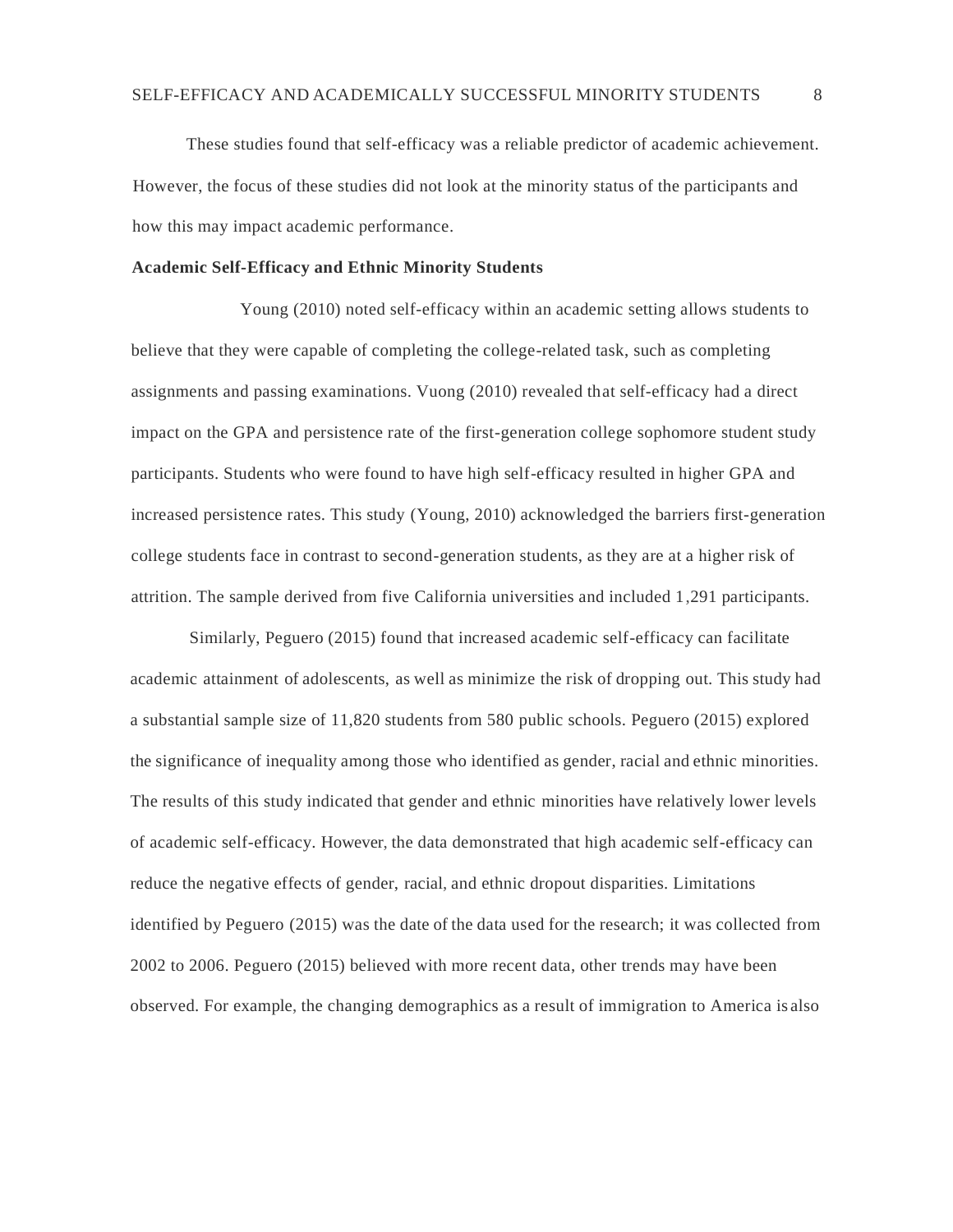cited as another limitation. The rapid change in the United States' population was not captured in the data from 2002 - 2006.

Further review of the literature found that high self-efficacy at the beginning of the year predicted better college adjustment at the end of the 1st year (Ramos-Sanchez, 2007). Ramos-Sanchez (2007) found a distinction that non-first- generation students had higher levels of academic self-efficacy than first-generation students. This distinction indicated that there is a difference between levels of self-efficacy in minority students and their peers. This would also infer that the way minority students foster high levels of self-efficacy is also different.

Zajacova (2015) sought to investigate the impact of stress and academic self-efficacy on 107 nontraditional, immigrant and minority college freshmen. Zajoacova (2015) found that academic self-efficacy was a more robust and consistent predictor than stress of academic success. This research was significant because it continued to support the importance of high academic self-efficacy and its ability to offset numerous obstacles minority students encounter. Zajoacova (2015) recognized the sample as a notable limitation in this study, both for the modest size and limited diversity among the minority cohort.

These studies (Peguero, 2015; Ramos-Sanchez, 2007; Voung, 2010 and Zajoacova) demonstrated that self-efficacy helped improve academic outcomes for ethnic minority students. However, the focus of these reports do not investigate the factors that foster self-efficacy. As a result, this researcher sought to explore those very factors.

## **LGBTQ and Academic Self-Efficacy**

While engaged in this research project, the data began to show a new dimension that could not be ignored. Though this research sought to investigate factors that contributed to high academic self-efficacy within the ethnic minority student population, 30% of the participants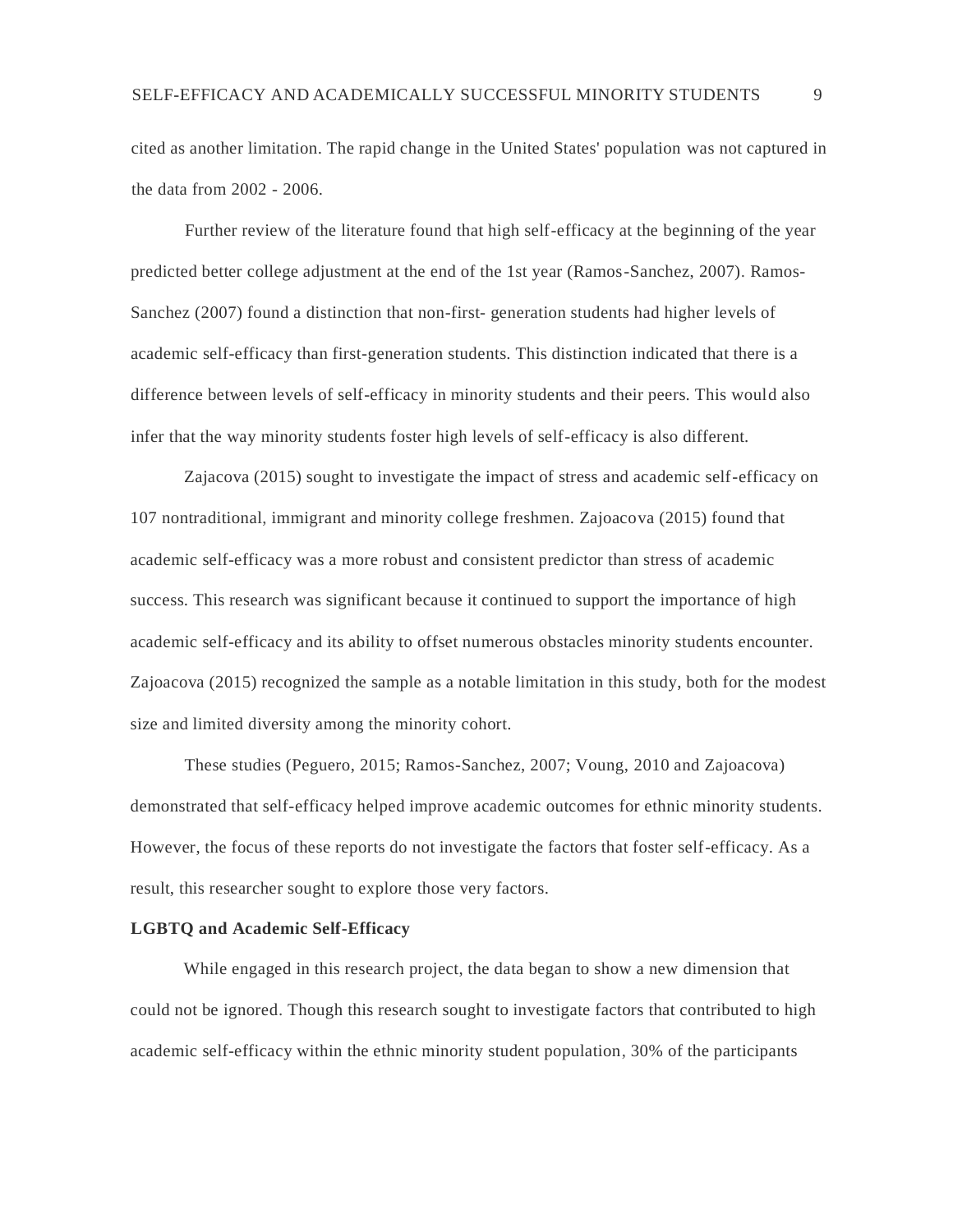interviewed also identified as members of the LGBTQ. Their identities as ethnic minority students closely intersected with their identity as LGBTQ students. It was important to this researcher to include this aspect in the data. Research (Poteat et al., 2014) has shown that LGBTQ youth also have significant challenges with academic achievement. LGBTQ youth are more likely to be victimized in a school setting and experience mental illness at a higher rate that their heterosexual peers (Poteat et al., 2014). The literature related to LGBTQ students and academic self-efficacy is significantly limited. Much of this body of scholarly work (Brant, 2016; Brant, 2017 and Poteat et al., 2014) explores the self-efficacy of the faculty that work with and serve students in the LGBTQ community, not the students themselves . Further research is needed to support the academic success of these students. While this was noteworthy and important, it is not the main focus of this study.

## **Theoretical Framework**

**Grounded Theory.** The data analysis was conducted using grounded theory. This method has a sociological perspective. Researchers Glaser and Strauss wanted to develop a method through which a theory could be determined inductively from the current data; they did not want a theory previously developed to be imposed on the data (Martinez Perez, 2015). The aim is to develop a well-grounded theory that describes, explains and interprets the data (Glaser, 1967). Grounded theory was utilized to allow the data to determine the theory. Grounded theory is one of the most frequently used methodology in qualitative research because it provides researchers with guidelines, advice, and perspectives regarding its use and to ensure the rigor of the research contribution (Charmaz, 2014). Furthermore, Wiesche et al., (2017) asserts that this analytical methodology is particularly important in cases where prior research is limited or does not pertain to the population the researcher seeks to study because the theory is established from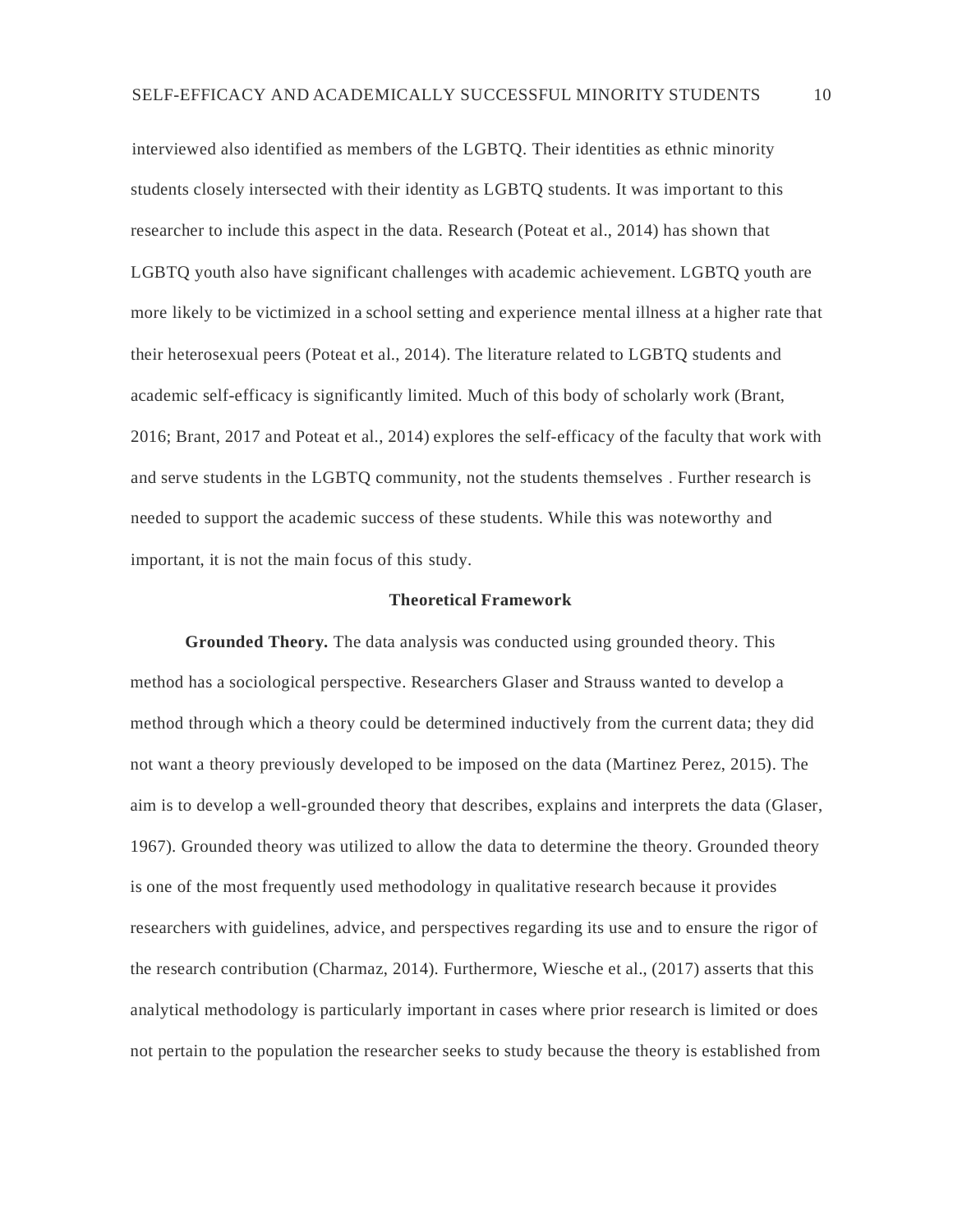the data collected. This study utilized grounded theory to give voice to a population that is often marginalized. There isn't current literature that addresses their specific concern, as a result, the theory would need to come directly from that data.

This study utilized the Charmaz (2014) constructivist ground theoretical :framework. Constructivist grounded theory (CGT) meticulously analyzes the data through multiple processes. In CGT, literature review is recommended in order identify gaps in previous literature, place the research in context, refine, extend or revise existing theories, and to ''weave the discussion" in the light of earlier works (Charmaz, 2014). In CGT, the researcher is identified as the co-constructor with the research participant, empowering the participants. Charmaz (2014) noted that the exchange between researcher and participant aids in constructing the subsequent theory. Unlike classic and straussian grounded theory (Wiesche et al., 2017 ), constructivist grounded theory established that the researcher was subjective. The was important because the researcher is also a minority student, who have also been academically successful.

**Strength Based-Perspective.** This researcher's work was also guided by the strength-based perspective (Hammond, 2012; Saleeby, 2013). This perspective seeks to understand the crucial variables contributing to an individual's resilience and the well-being of families and communities. Furthermore, the strength-based approach affrrms the reparative potential in people and seeks to enhance strengths as opposed to deficits (Hammond, 2012). Developed for social work practice, the strengths perspective has six foundational principles (Saleeby, 2013):

1. Every individual, group, family and community has strengths.

This concept guides social work practitioners to recognize that the client has a wealth of resources and can be knowledgeable about the challenges they face as well as the solution. The strengths model guides the practice to assess resources, understand the client's understanding of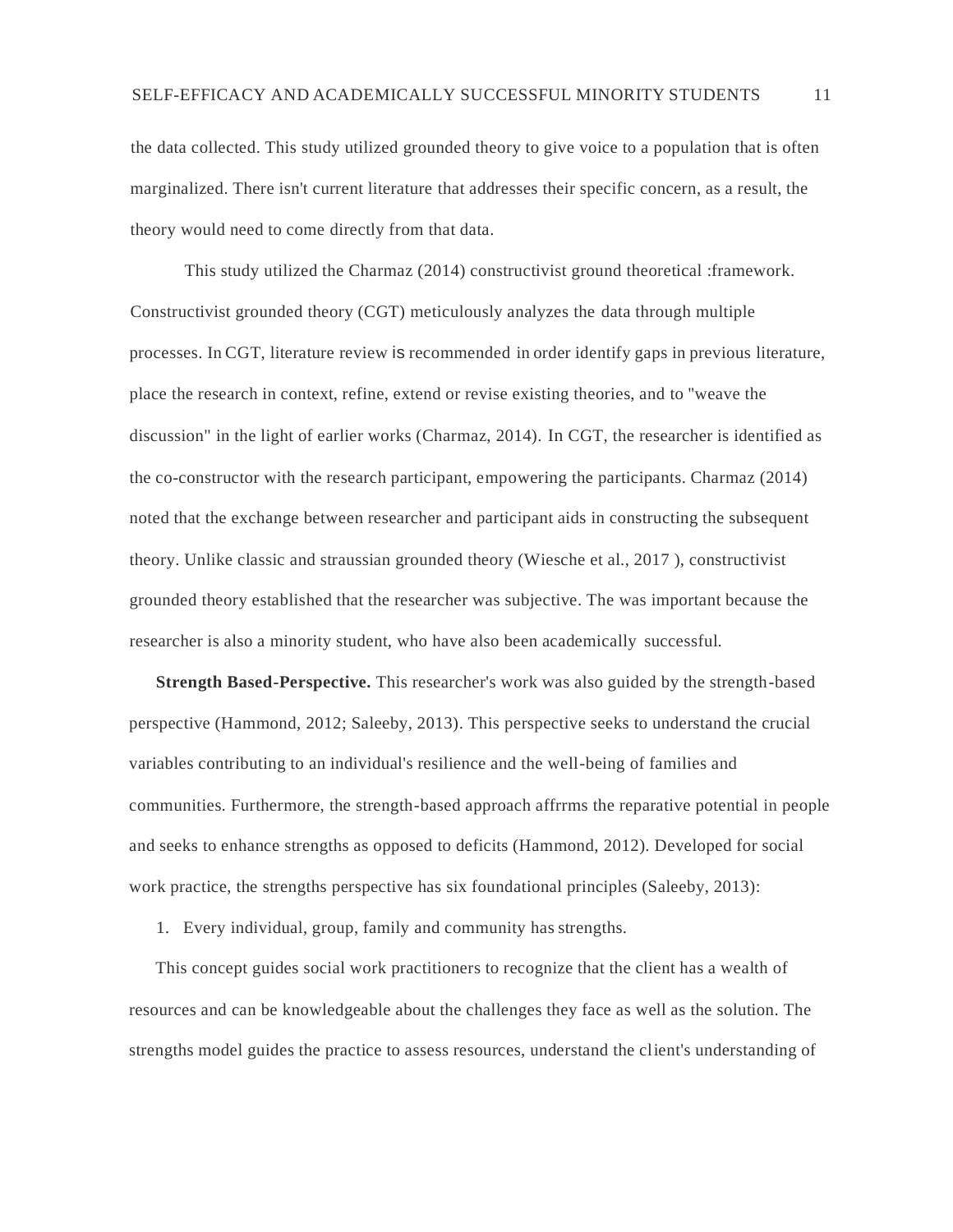their current functioning and respect the client's evaluation and potential progress they make towards positive change (Saleeby, 2013).

2. Trauma and abuse, illness and struggle may be injurious, but they may also be sources of challenge and opportunity.

This principle guides social workers to move from a "damage model" (Saleeby, 2013) which views the client as victims into a challenge model. The challenge model acknowledges the client's pain and suffering but views it as an opportunity to develop and grow. The strengths perspective posits that people will be motivated to change and grow when their strengths are acknowledged (Saleeby, 2013).

3. Assume that you do not know the upper limits of the capacity to grow and change and take individual group and community aspirations seriously.

The objective of this core idea is to help the client without asserting personal bias. The idea is that clients are better served when providers align with their aspirations and goals, and believe in their possibilities (Saleeby, 2013).

4. We best serve client by collaborating with them.

This concept was an important aspect of the research. This principle further supports the constructionist ground theory methodology because it allows the researcher and participant to coconstruct the theory that will arise from the data. Furthermore, the collaborative nature of the study helps to create an environment for the participants to feel comfortable sharing their experiences (Saleeby, 2013).

5. Every environment is full ofresources.

Ultimately, regardless of the environment there are resources that can help clients in meeting their goal for positive change (Saleeby, 2013).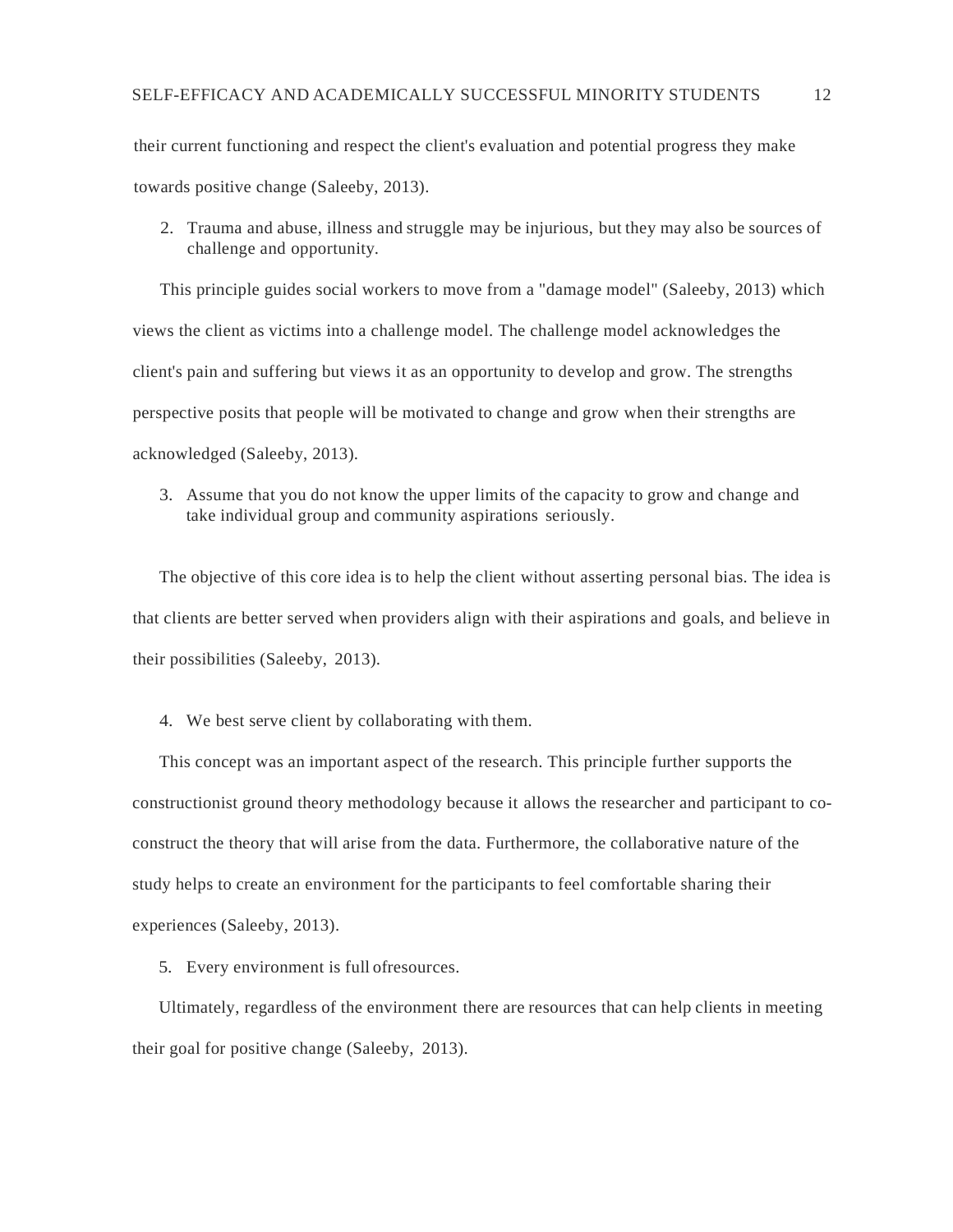#### 6. Caring, Caretaking and Context

This fmal principle describes three aspects of a caring relationship. First, all families must be permitted and assisted in caring for their family members. Secondly, compensated caregivers must provide the highest quality of care without sacrificing their own well-being. Lastly, all people who require care must receive it. Moreover, it is important to consider the context of the environment the client who receive care exist in. It is important to understand the systems and social policies that effects the quality oflife of the individual as well as the community (Saleeby, 2013).

**Intersectionality.** This framework was originally conceptualized when feminists of color (Einstein, 1977, Moraga and Anzaldua,1981) began to identify the intersection of oppression that women of color endured that were similar and different from white women and men of color (Burbar, 2016). In 1991, legal scholar and civil rights activist, Kimberle Crenshaw, created the term intersectionality to describe the double discrimination that women of color faced in the legal system (Burbar, 2016). Further, feminists of color (Collins, 2000; Davis, 2008; Hooks, 1984; McCall, 2005; and Shields, 2008) continued to contribute to the development of intersectionality as a theory and method. Intersectionality enables researchers to analyze the relationship of power and disadvantage within an individual's social identity and location.

While intersectionality was not originally a theoretical framework for this study, as participants shared their experiences it became evident that the various social locations of the participants were significant in their stories. Intersectionality is an analytical framework that specifically investigates how privilege and oppression intersect, and how those intersections create social identities. Intersectionality displays the diverse experiences of oppression and privilege within social groups (Burbar, 2016). Intersectionality simultaneously situates social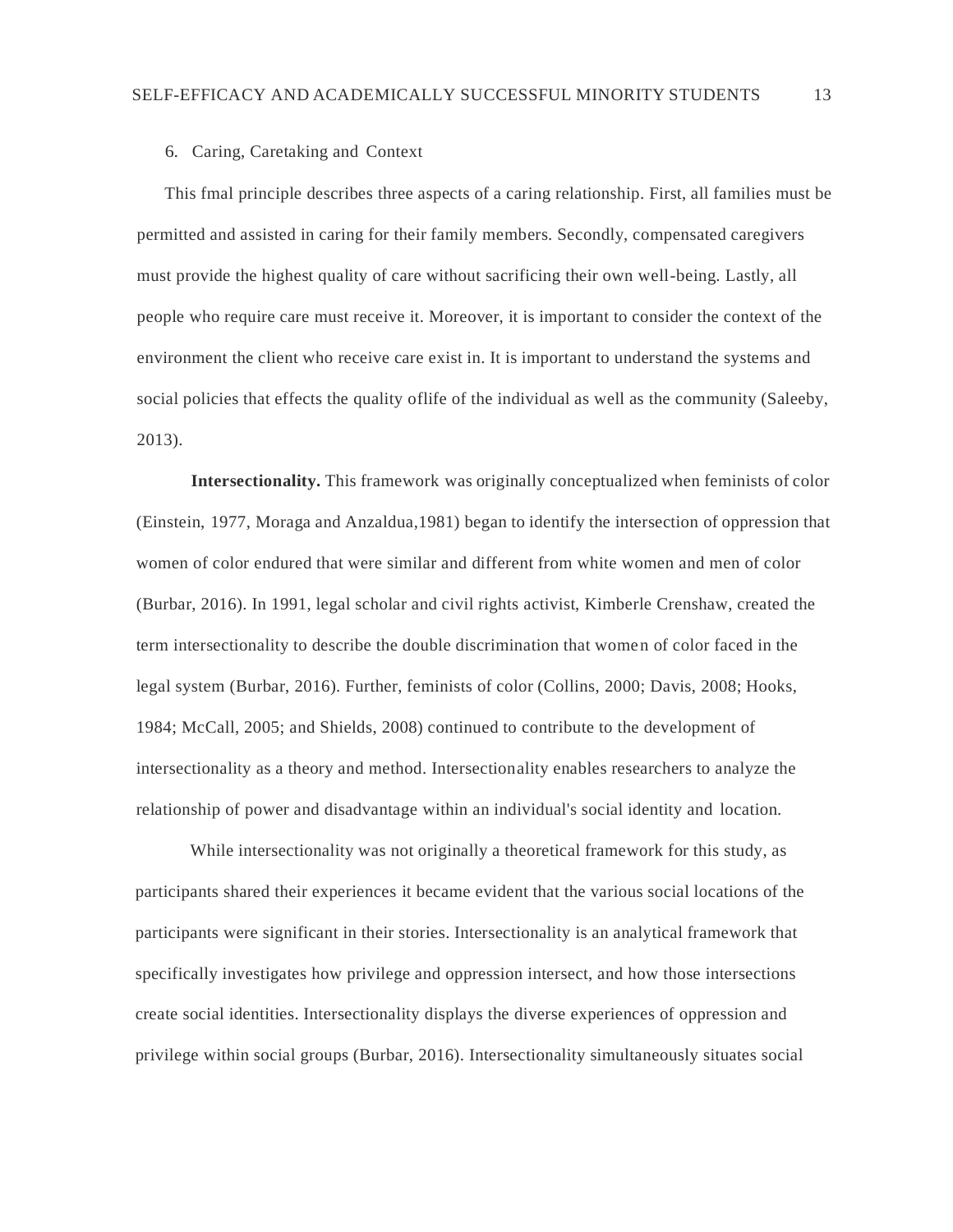identities and social locations in terms ofrace, class, gender, and sexuality, and maps the role of oppressed and oppressor (Burbar, 2016). For example, one participant shared their experiences of being a first-generation female in the LGBT community. She identified strongly with her social identity and her conviction to demonstrate that she belonged at Bridgewater State University, which fueled her sense of high academic self-efficacy. Another participant shared her experience as an immigrant over the age of 35. She described the discrimination she felt from another student and how she was able to overcome their misconceptions about her academic abilities. This experience also reinforced her sense of academic self-efficacy. Their social identities mattered because the participants were often reminded of it in subtle and not so subtle ways. It was impossible to ignore the undercurrents of oppression and discrimination the participants felt in their daily lives as minority students.

#### **Methods**

The research design was especially appropriate due to the nature of the study. Qualitative research allows researchers to obtain a richer and more intimate view of the social world than more structured methods. These methods provided a greater voice to the participants (Engel, 2010). This research design encouraged participants to give deeper insight into how they were able to obtain their academic success. This qualitative research study completed 10 semistructure interviews with minority students who have demonstrated academic success. Academic success was defined as students who have earn a minimum of75 credits and have maintained a GPA of3.0 or higher. The participants were men and women of various minority cultural backgrounds, ages and sexual orientation. The study utilized convenient sampling and snowball sampling to recruit participant for this study. A flyer was displayed on various BSU buildings (See Appendix A). The flyer explained the criteria for the study. Participants had to be a minority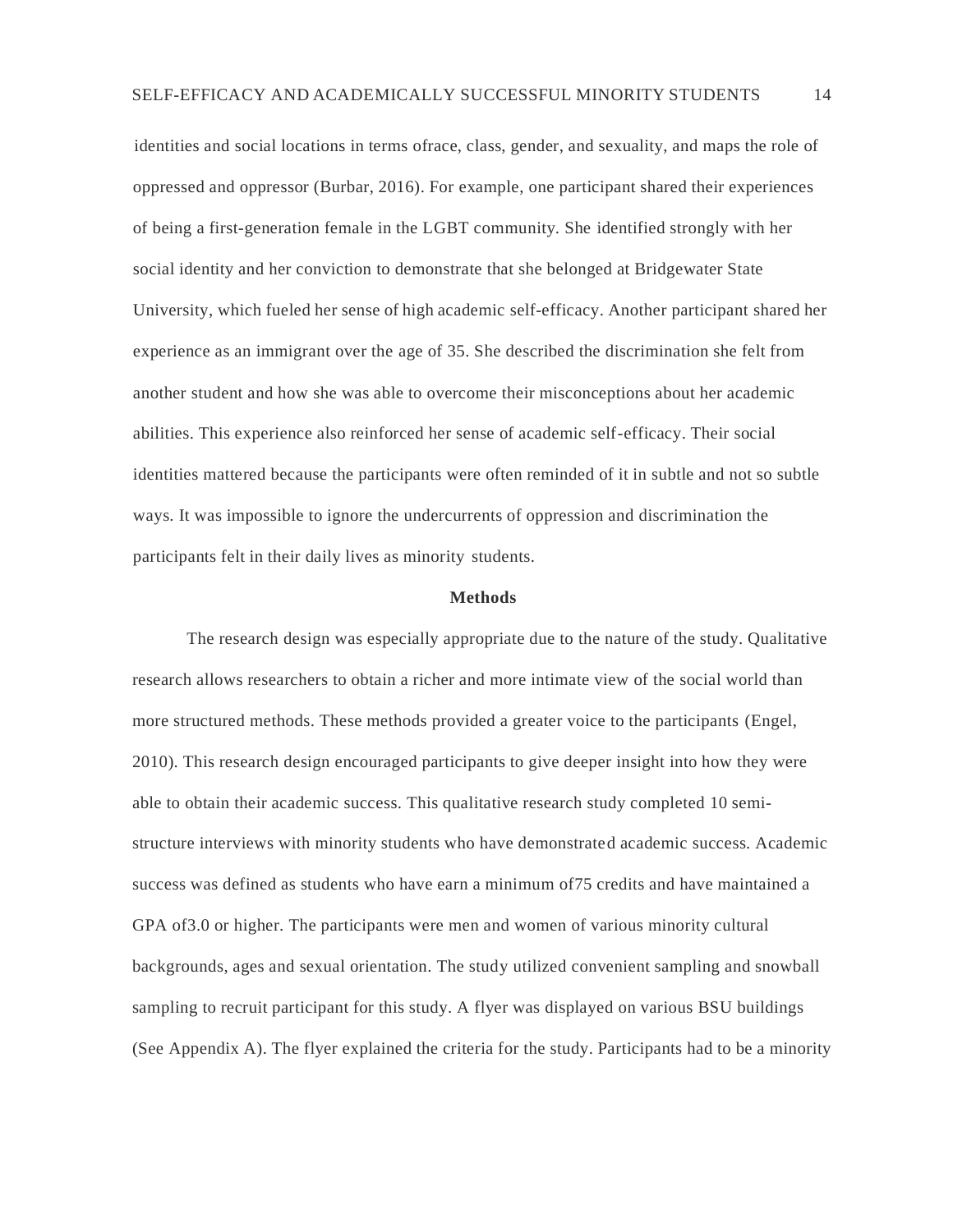student, have 75 credits or more and a GPA of3.0 or higher. The flyer also advertised a stipend of \$25 for participation in the research. The interviews were conducted in a private office on campus in the social work department building. Prior to the interview, participants were informed of the purpose of the study, risk and benefits, and their right to withdraw consent at any time without penalty (See Appendix B). All participants gave their informed consent to participate in the study. Each interview followed the interview protocol (See Appendix C).

In constructive grounded theory, interviews are semi-structured with open-ended questions. Following the interview, data is transcribed and reviewed against the audio to ensure accuracy. Once the interviews are transcribed, the researcher begins the three-step coding process, open-coding, focused-coding and theoretical coding. Open coding is the process when identifying important codes. These codes are reused when similarities are identified in new interviews. The second step is focused-coding. In this step, the open-codes are organized into categories. The final step is theoretical coding, where core categories are identified. Core categories represent the reoccurring themes in the data (Charmaz, 2014). Additionally, memowriting is an analytical tool to help the researcher reflect on the data. Memo- writing occurs through all three stages of coding (Charmaz, 2014). Data is collected and coded until saturation is achieved. Saturation occurs when new interviews do not provide new information. From the data, the theory is established (Charmaz, 2014). All interviews were audio recorded. The interviews were transcribed and coded using the three stages, open-coding, focused-coding and theoretical coding. Memo writing was used to help the research analyze the data during the coding process.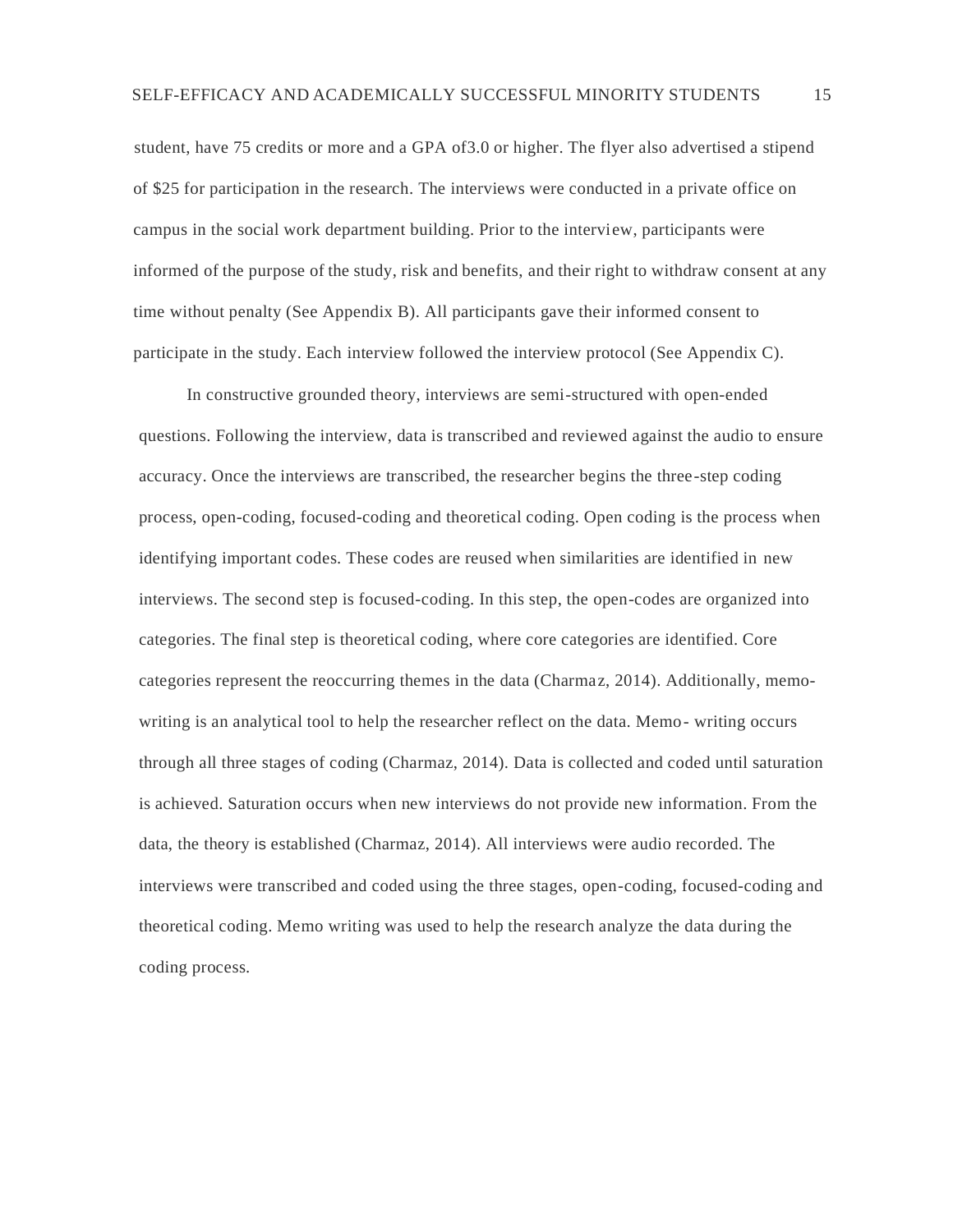#### **Results**

# **Sample**

The sample consisted of 10 undergraduate students at Bridgewater State University. The graph (Figure 1) illustrates demographic information about the participants. Names were changed to protect the confidentiality of the participants. Sixty percent of the participants were between the ages of20-34 while 40% were over the age of 35. The ages of the sample were divided into two subgroups to protect the confidentiality of the outliers in the study. The sample consisted of 70% Black students, 20% Latino students and 10% White students. The sample also included a variety of diverse ethnic background including Haitian, Ghanaian and Brazilian. Social work majors constituted 35% of the participants, English majors were 20%, 10% Cultural anthropology majors, 10% majored in Chemistry, 10% majored in Biology, 5% Secondary education, 5% Sociology 5% Psychology majors. Sixty percent of the participants were born anatomically female, and forty percent were born anatomically male. Fifty percent of the interviewees identified as female while forty percent identified as male and ten percent identified as nonbinary.

|                 | л.        |              |        |                 |
|-----------------|-----------|--------------|--------|-----------------|
| <b>Name</b>     | Age       | Race         | Gender | Gender Identity |
| Abby            | $35+$     | <b>Black</b> | Female | Female          |
| Benjamin        | $35+$     | <b>Black</b> | Male   | Male            |
| Carol           | $20 - 34$ | <b>Black</b> | Female | Female          |
| <b>Dennis</b>   | $20 - 34$ | <b>Black</b> | Male   | Male            |
| <b>Ellen</b>    | $20 - 34$ | Latina       | Female | Female          |
| Frank           | $20 - 34$ | Latino       | Male   | Male            |
| Gina            | $35+$     | <b>Black</b> | Female | Female          |
| Hank            | $20 - 34$ | <b>Black</b> | Male   | Male            |
| India           | $20 - 34$ | White        | Female | Nonbinary       |
| <b>Jennifer</b> | $20 - 34$ | Black        | Female | Female          |

Study Participants Demographics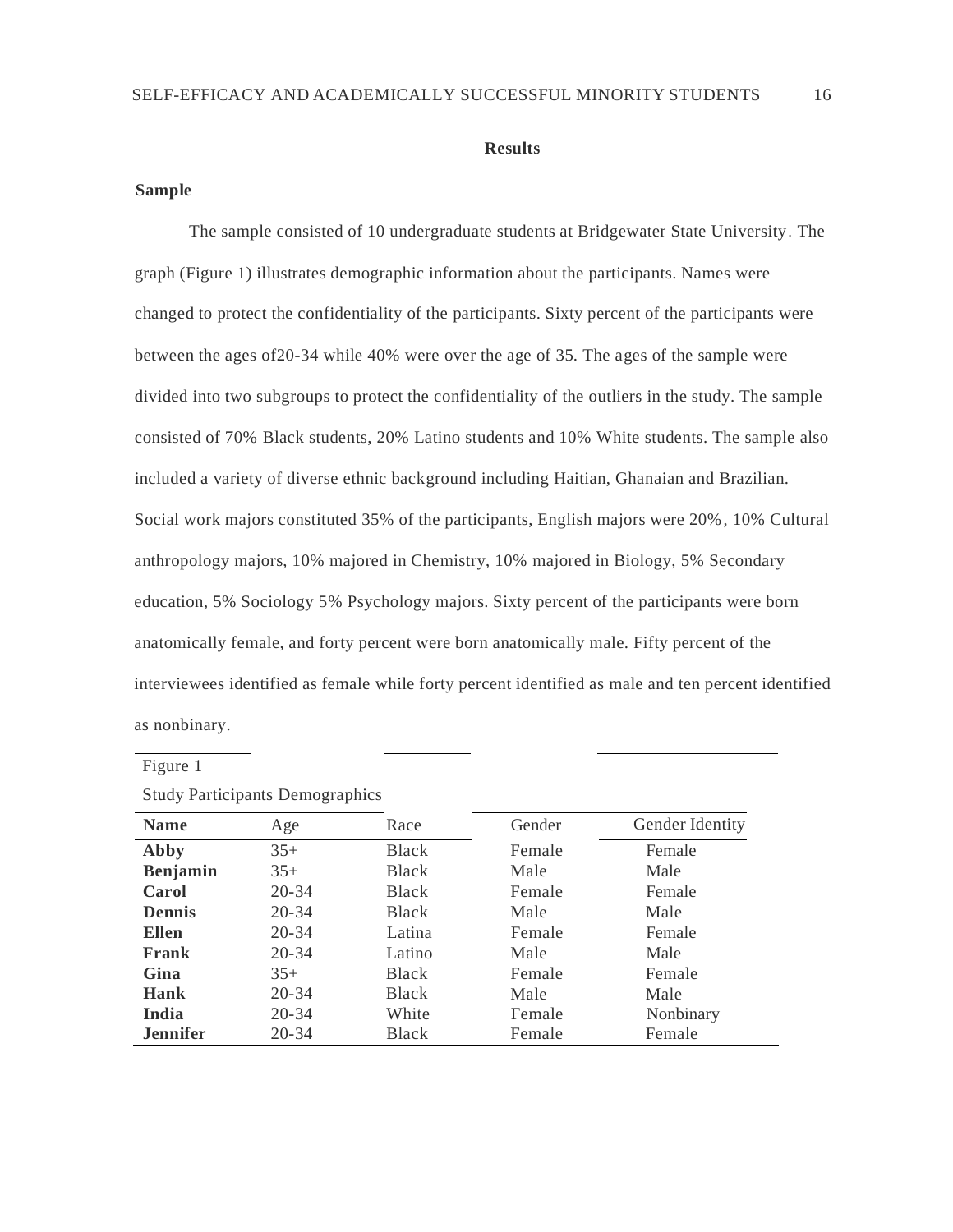The purpose of the study was to explore factors that fostered high academic self-efficacy among successful minority students. The data identified personal triumphs, overcoming personal adversity, social observation and positive affirmations as the four key factors. Personal triumphs describe events in the participant's life where they achieved a goal or was acknowledged for their efforts. Overcoming personal adversity occurred when the participant was able to be successful despite hardship. Social observation was evidenced when an individual analyzed their social environment and established their own capability in comparison. Positive affirmation was encouraging words from peers, family, mentors and faculty that helped foster the participant's self-efficacy.

## **Personal Triumphs**

60% of the participants provided a story or experience that reflected a personal triumph for them that they felt was related to their academic achievement. Below are excerpts from participant responses to illustrate this factor.

#### **Ellen**

Ellen shared how her speech in middle school sparked the idea that she was capable of more than how she was functioning at the time. Ellen noted that she had behavioral issues in middle school, but the staff was able to identify her talent in written and verbal communication and asked her to make a speech in front of the entire school. Her successful achievement helped her to identify what she was capable 0£

"It was a speech in middle school. The guidance counselor chose me of all the students to make a speech at a tea party. It was the biggest task that I had at the time. I was in the newspaper and that was pretty cool especially for the 7th grade. And at that time, I wanted to be a lawyer and a lot of lawyers came up to me and gave me their card and were talking about Brown University. I felt more confident after that. I did believe in myself a little more. I was speaking in front of about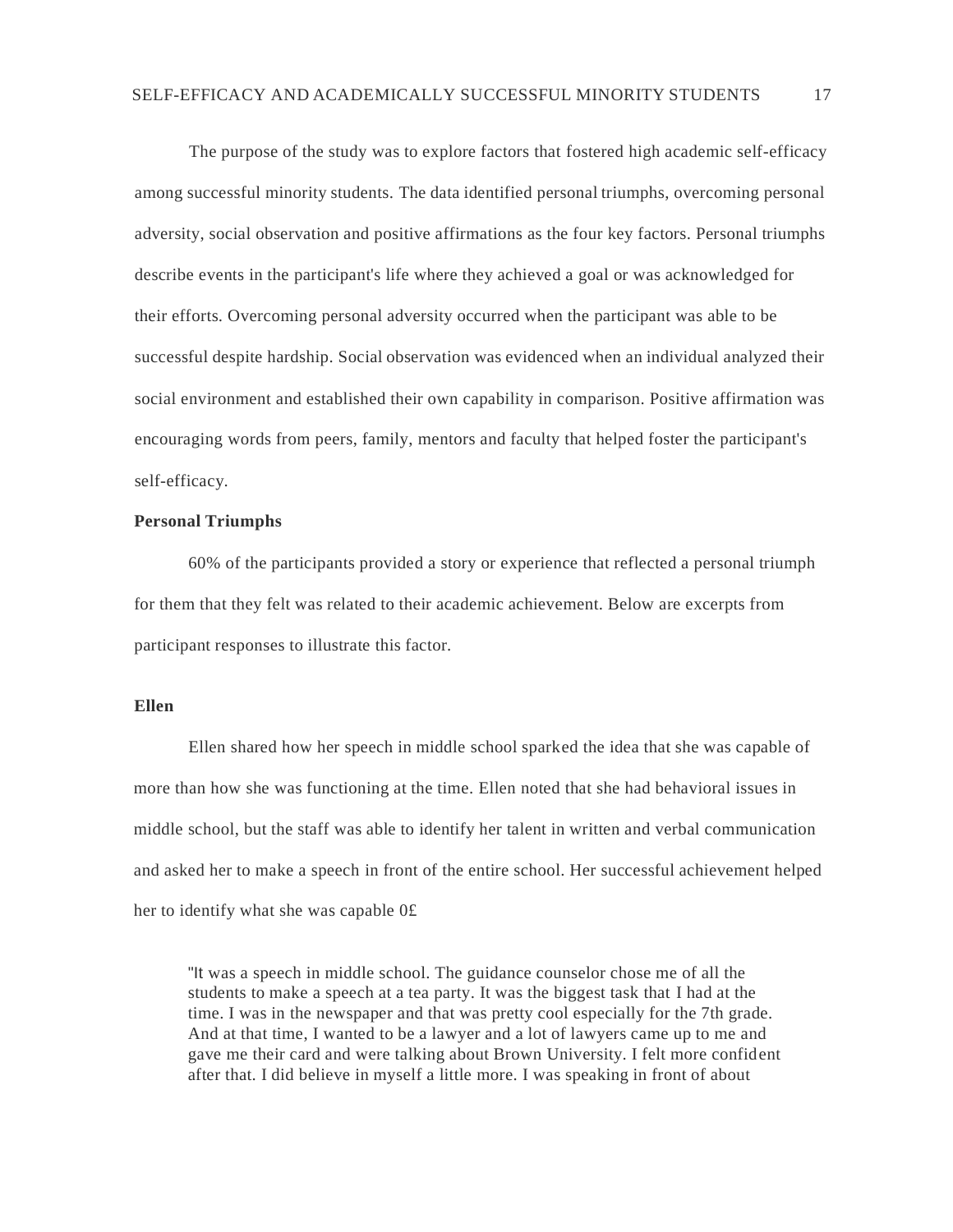1,000 people in the auditorium and I took pictures that were in the newspaper. It made me feel better about myself."

# **India**

As a granddaughter of immigrants and a member of the LGBTQ community, India expressed a commitment to achieving her academic goals for her family and to fight stigma around her sexuality. She noted that her previous academic achievements helped her form high academic self-efficacy.

"Because I've done my work in the past, even if it's 3am and I'm two pages behind, I know that somehow, I'll get it done, even if it's the last moment possible. Because of my track record of turning things in, I have that confidence in myself that 'Ok, you're going to get this done somehow even if it's last minute."

India went on to explain that her successful high school career helped her first establish a

sense of high academic self-efficacy.

"I took AP classes and took more challenging classes. Reaching certain goals for myself whether it was working outside of school or taking hard classes and doing well helped me believe that this will continue into college."

# **Jennifer**

After becoming a wife and mother, Jennifer, took gap years between high school and

college to get married and start a family. She experienced challenge in pursuit of her associate

degree. She noted that the day of her graduation from her community college is the first time she

truly felt self-efficacy.

"I believed that ifl could get through community college, I believe that I can do this. I believe that was a pivotal moment for me. It was where I started believing in who I was, believing in myself."

## **Frank**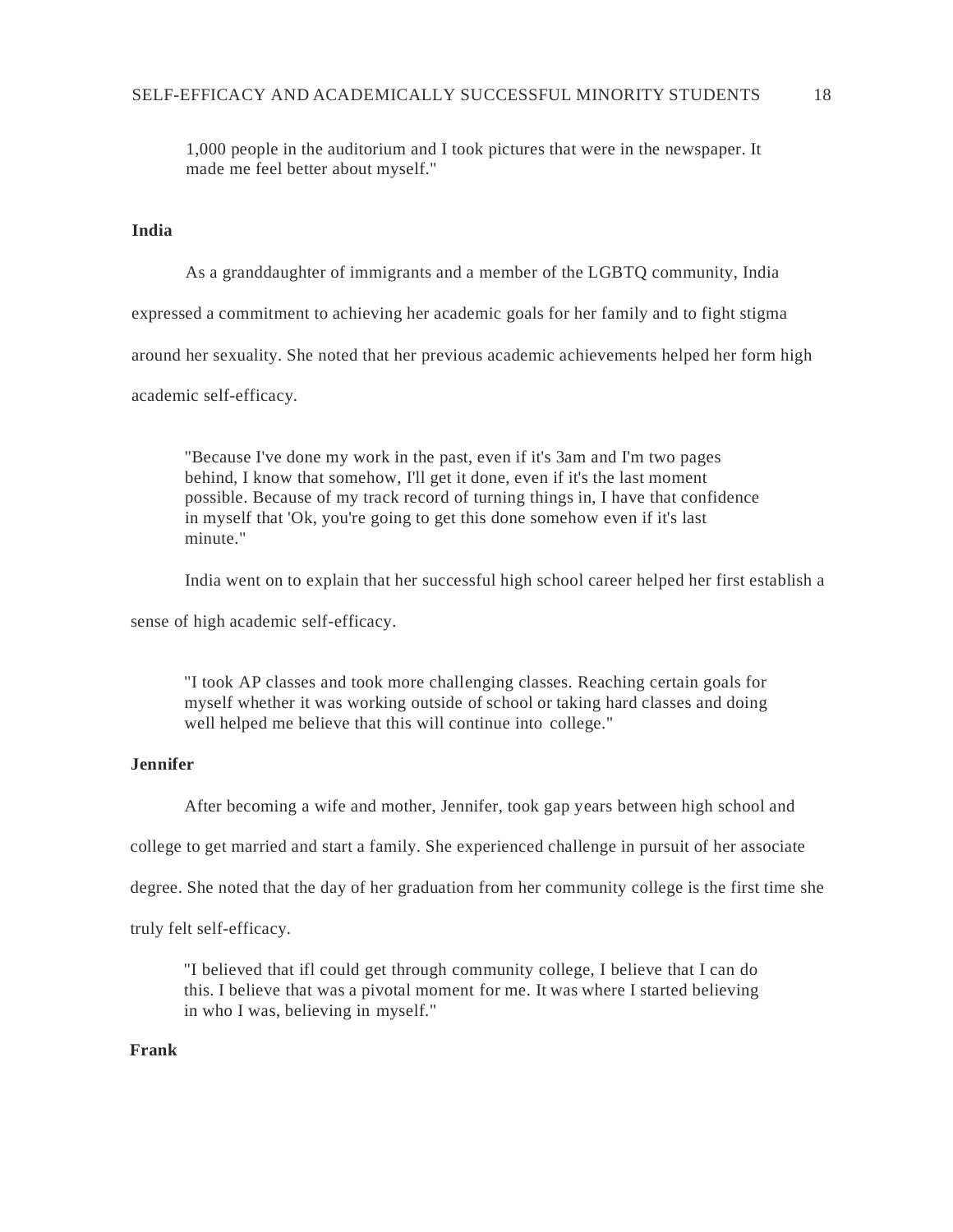Frank is a first-generation, Latino, gay man. He noted that he struggled with depression

and low self-esteem throughout his years in high school. However, after winning an award for

his literary work, Frank expressed that he began to believe in his own abilities.

"At the at end of the day, there was an award ceremony and I won an award for English. And when I went up to accept the award, he told me 'see I told you, you could do it'. And so little things like that make me go harder. It's a feeling I can't describe."

## **Overcoming Personal Adversity**

All participants provided a story or experience that reflected an overcoming personal adversity for them that they felt was related to their academic achievement. Below are excerpts from participant responses to illustrate this factor:

**Abby**

In this excerpt, Abby shared how earning As at Bridgewater State University after

overcoming substance abuse and struggling to maintain her GPA at community college was a

vital in creating her sense of self-efficacy.

"When I started school, my goal wasn't social work. It was nursing. I didn't think that I could do it because I struggled with science and biology in high school and at community college. But I got As in all those classes. I strived and went for tutoring when I had difficulty. I asked questions. For me to go from a D at community college and get an A, I felt like 'woah, I can do this'. It felt good."

# **Carol**

Carol echoes Abby's previous statement. She experienced academic challenges in high

school. Yet when she earned high marks in her courses at Bridgewater State University, she

began to establish her own sense of self-efficacy.

"My grades in high school was pretty terrible and I decided to come to BSU on the last day to commit. During my first semester, I took a lot of easy classes and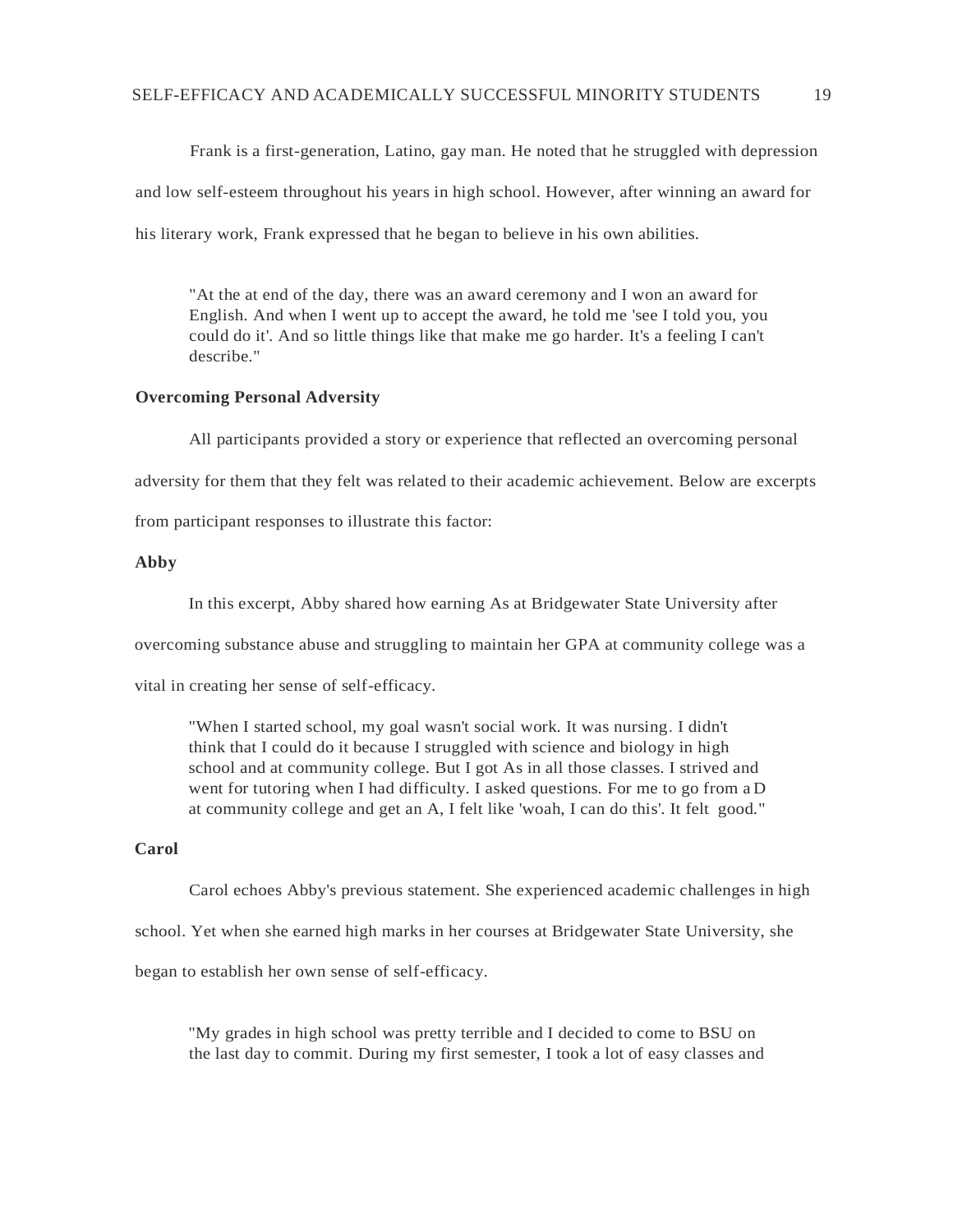I did very well, and I thought ok I can do this. Then I took my first classes within the major and I thought 'Oh I'm actually really good at this."

## **Benjamin**

Benjamin grew up in severe poverty. His country of origin did not have public education

for its citizens. His mother was unable to fund his education due to the level of extreme poverty.

Benjamin was determined to go to school and found a way to attain his goal.

"It started early in my life because I invest in my education, not my mom. Iinvest in my education because after middle school my mom said 'Ok it's over. I can't do anything for you anymore.' But I said "Mom, I'm going to school. Don't worry about that." And I started a business around 13 years old. I bought beans, corns and stuff like that. I'd buy them and save them and when the price went up, I'd sell them again. I spent more than 15 years doing that to achieve my goal of going to university by myself"

Benjamin went on to explain that achieving this goal and becoming a lawyer in

his native country, helped to establish his sense of self-efficacy. He believed that he was

capable of anything he put his mind to.

# **Gina**

Gina is a nontraditional student. She described going to school with students that are her

daughter's age. Gina is also an immigrant and simultaneously navigates a different culture than

she grew up in.

"I remember one time I was in class with a group and there was a girl who wanted to humiliate me. She never wanted to be in my group and told other students not to work with me. She prejudged me. She thought that when someone is an adult, they do not know anything. So, I withdrew myself from the group and I told the professor that I can do the group project by myself. I did the project very nicely. And when I submitted the project, the professor used my project as an example to the class of what the assignments should look like. He praised me and advised students to reach out to me for help. And the same girl came up and asked me for help, and I said to myself that 'I cannot give up, I cannot let these things affect my academic progress.' It makes me feel proud. I felt like I am capable, and I take advantage of that to help me move forward."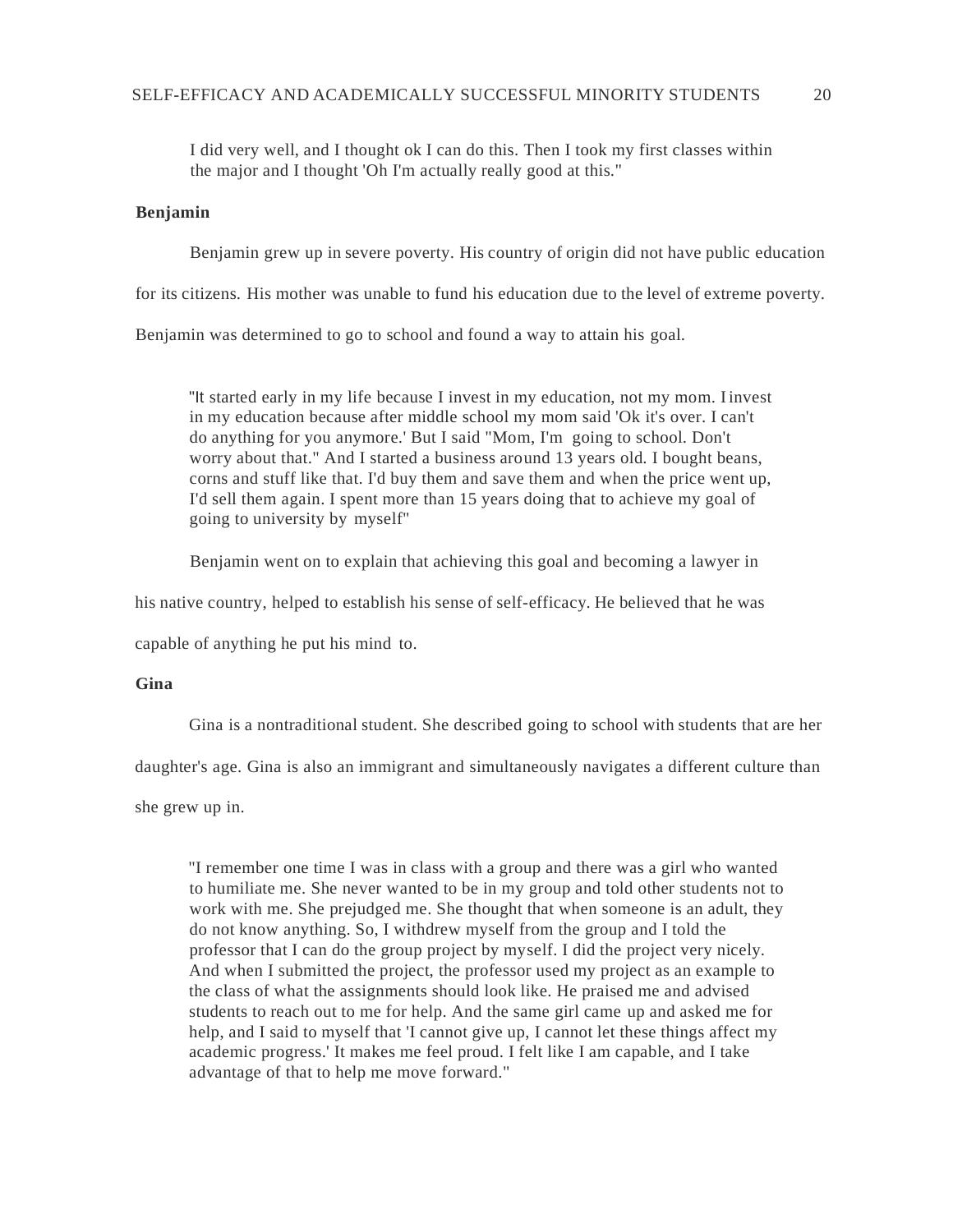## **Social Observation**

60% of the participants provided a story or experience that reflected a social observation for them that they felt was related to their academic achievement. Below are excerpts from participant responses to illustrate this factor:

# **Hank**

Hank shared how watching his mother raise him on her own, struggle and eventually succeed inspired his sense of self-efficacy.

"I saw my mother struggle. Watching my mom just constantly work, even when she didn't have the documents she would work under the table. She was a hairdresser since the age of 12 and she carried that skill wherever she'd go. And because of that, we ended up getting ourselves out of our uncle's basement into a one-bedroom apartment. About a year and a half later, we moved into a twobedroom apartment. Three years later, we moved into a three-bedroom apartment. Our next step is to buy a house. It's like anything is possible. So, she also helped instill that 'I can do anything" [attitude].

## **Gina**

Gina is a nontraditional student, immigrant and mother to adult children. Gina described

how her mother's zeal to continue learning despite her age helped Gina make the decision to

pursue academic attainment.

"My mother continues to go to school at 70 years old. She keeps learning. She takes computer class and English classes. If she is able to keep learning, then I have no excuse."

# **Jennifer**

Jennifer shared that she experienced challenges managing the many roles she plays as a

mother, wife and student. Additionally, Jennifer previously experienced sexual assault and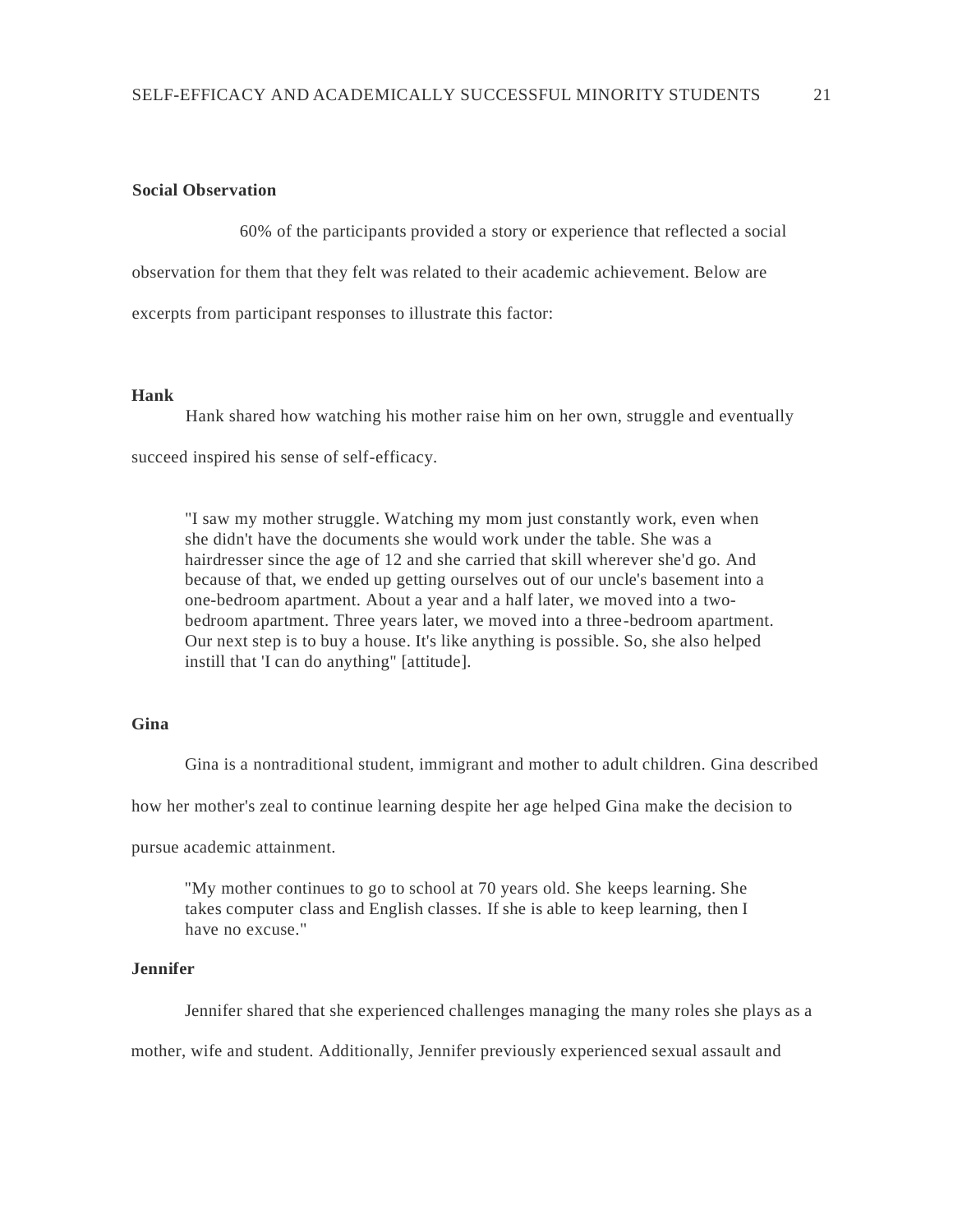childhood bullying. She was able to see the success of a fellow student who shared her experiences. Jennifer identified that she felt that she could succeed as well as a result of this social observation.

"I had a friend. She has multiple children; a broken marriage and she was a victim of sexual abuse. She was raped. So many circumstances had happened to her and when I saw her, I just saw a hero. I saw a leader. I saw somebody that I'm like 'Wow, I thought my circumstance was heavy, but her circumstance was heavy, but she was still pressing on. It was reflective academically because she's a straight A student. Even though she had all of these factors in play, it didn't weigh her down. She was still able to perform well. That was definitely a fuel for me. Like 'Wow, look at this person she has multiple children, I only have one. So, when you look at others you can see, Wow I can do it too."

## **Ellen**

Ellen noted that she witnessed her mother's challenges and noted that she did not

want to repeat her behaviors.

"I was motivated by my mother because at one point in her life she struggled with alcohol and rather than using that to deter me, I used it as a motivator. I wanted to do the opposite of my mother and be successful. I feel like pain can be a motivator especially for minority students."

## **Positive Affirmations**

70% of the participants provided a story or experience that reflected a positive

affirmation for them that they felt was related to their academic achievement. Below are

excerpts from participant responses to illustrate this factor:

## **Jennifer**

Jennifer described her experience at a student at Bridgewater State University.

"Whenever I am participating in conversations, my teachers would tell me 'Wow, you're well-spoken and you really understand the context.' And as these words were spoken to me, I began to see that 'Wow, I have these strengths. I'm knowing who I am. I am self-actualizing. I know who I am. I know my strengths."

**Gina**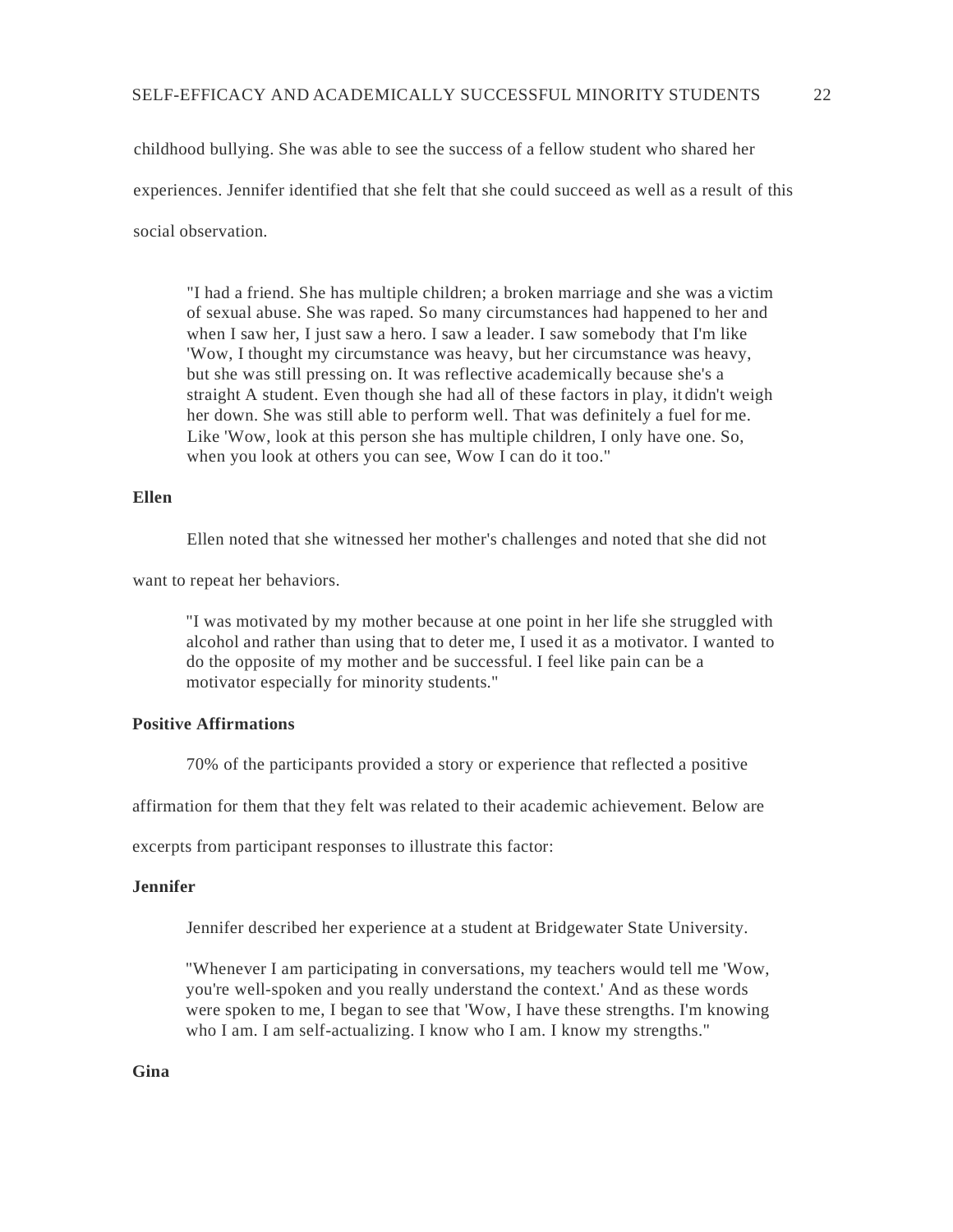This example was used previously to exemplify personal triumph. However, the

professor's positive affrrmation supplemented Gina's personal success when he praised her in

front of the class.

"I did the project very nicely and when I submitted the project, the professor used my project as an example to the class of what the assignments should look like. He praised me and advised students to reach out to me for help. And the same girl came up and asked me for help, and I said to myself that 'I cannot give up, I cannot let these things affect my academic progress.' It makes me feel proud. I felt like I am capable, and I take advantage of that to help me move forward."

#### **Ellen**

Ellen discussed that her mother was able to find constructive ways to view characteristics

that other might deem problematic.

"My mother was a reinforcement because she would see what someone would see as a negative attribute but find the positive in it. I was argumentative when I was younger, and my mother would suggest that I become a lawyer."

## **Frank**

Frank shared that he often felt self-conscious about his academic performance in

comparison to his peer. He noted that he felt encouraged to believe in himself when he was

received positive affrrmation from his middle school teacher.

"I remember a teacher in middle school. Remember those MCAS writing prompts? I had a knack for writing back then. My teacher loved it so much that he shared it with other teachers in our grade and they all loved it. They had a lot of faith in me. I remember he would meet with each student to discuss our academic progress and I would tell him that I didn't feel like I was doing well. I felt like I wasn't doing as well as the other kids because they were managing to get straight As and I would always have a B in there somewhere. My teacher told me that I think you're doing a really good job and you should have more faith in yourself"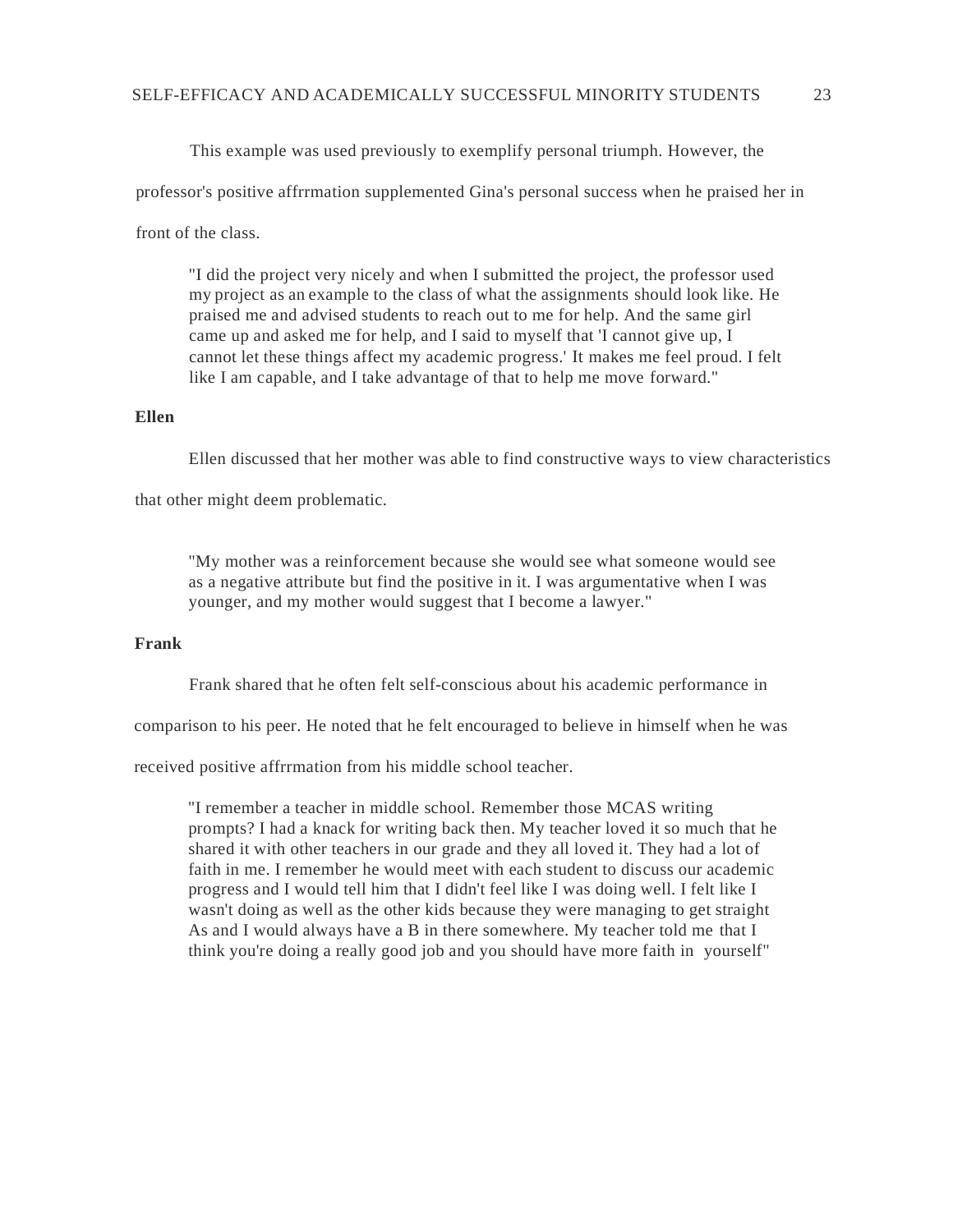#### **Discussion**

The results of the study identified factors that fostered high academic self-efficacy among successful minority students. The data identified personal triumphs, overcoming personal adversity, social observation and positive affirmations as the four key factors. Personal triumphs describe events in the participant's life where they achieved a goal or was acknowledged for their efforts. Achieved success was found to be a source of self-efficacy for most of the participants. Similarly, Bandura (1977) found that the participants in his study shared how achieving goals, winning awards or being acknowledged help to establish their sense of academic self-efficacy. Bandura (1977) asserted that attaining success has shown to have the strongest correlation with fostering self-efficacy.

Overcoming personal adversity occurred when the participant was able to be successful despite hardship. This event helped the participant to believe in their own capabilities. The strengths-based perspective denotes that one cannot assume the upper limits of the capacity to grow and change (Saleeby, 2013). The participants were able to make positive changes despite their adversity and by doing so, they established a foundation for their self-efficacy. Bandura (1977) also found that failures are also a source of self-efficacy, if they are eventually overcome. This phenomenon was also illustrated in the findings in this study. For example, many participants discussed struggling to achieve a high GPA in high-school or community college, but when they came to Bridgewater State University, they began to experience academic successes that became a source of self-efficacy for them.

Social observation was another factor that fostered self-efficacy. Participants described how witnessing oppression and injustice fueled their sense of self-efficacy. Participants also noted observing other's success was an element that fostered self-efficacy. The participants'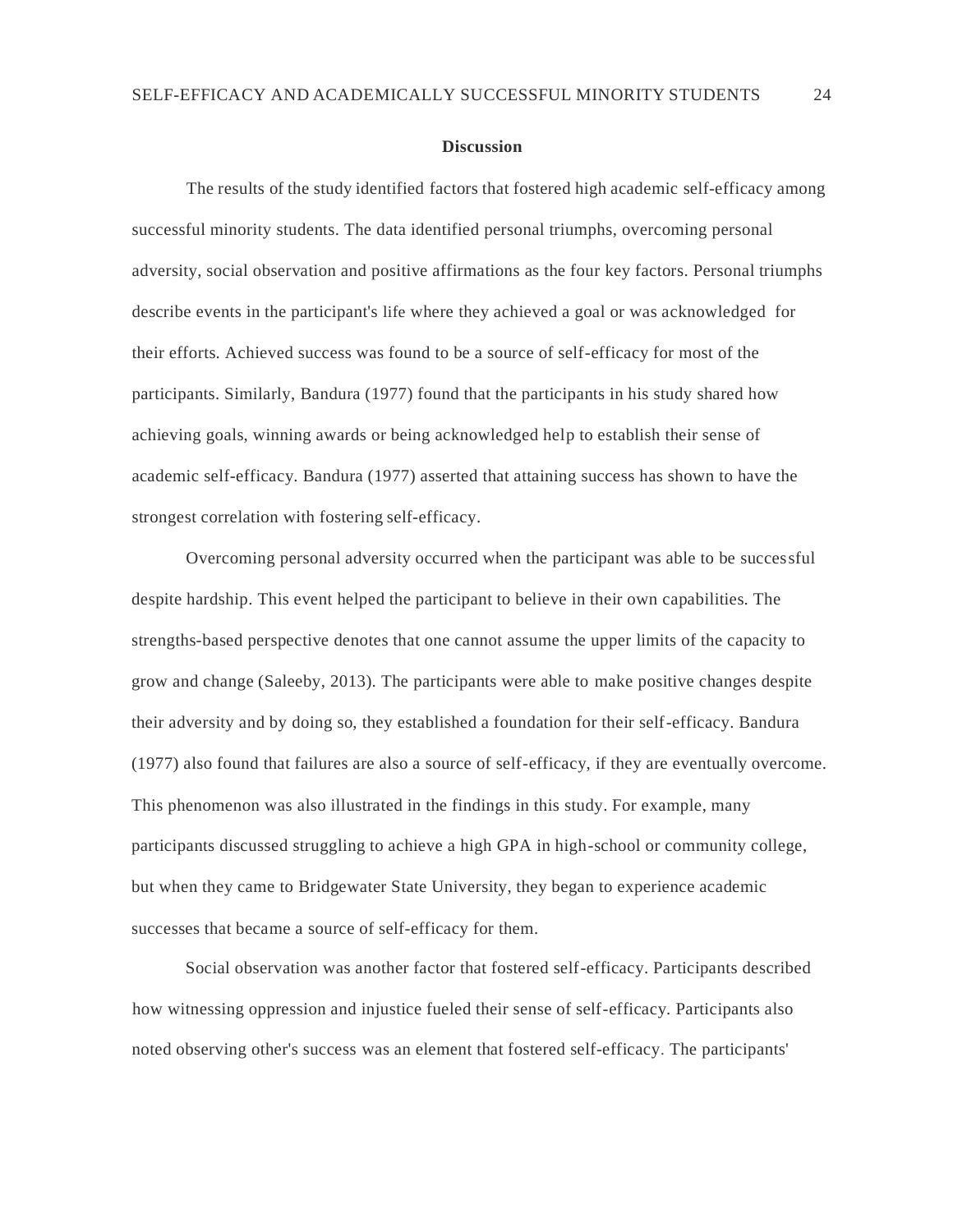social location helped them to analyze the world around them and assess their own abilities. Some were fueled by frustration because they believed they deserved more than the world had offered them Intersectionality provides further context for this event. This theoretical framework gives evidence that minority students can face varying levels of oppression because of their social location. For example, a participant experienced discrimination because she was female and LGBTQ and another participant was male, immigrant and low-income. However, through social observation, they were able to assess that they are capable and set out to demonstrate that to others.

Others were motivated by the success of others. Bandura (1977) described the latter as vicarious experience. Vicarious experience offers individuals the opportunity to analyze their ability to succeed in comparison to someone else. If the individual recognizes someone similar to them succeeding, it can increase the individual's self-efficacy. Participants shared that watching their family members struggle and persevere gave them a sense of self-efficacy. Other participants noted that observing mentors and professors helped foster their sense of selfefficacy.

Affirmations was the final key factor. Participants expressed that encouraging words from peers, family, mentors and faculty helped established their self-belief Bandura et al., (1977) identified verbal persuasion as a source of self-efficacy in his study. Verbal persuasion is identified as the event when a person receives encouragement. Subsequently, the effectiveness of verbal persuasion is dependent on the perceived credibility of the person giving the words of encouragement. If the person is believed to be credible, verbal persuasion will be more efficacious.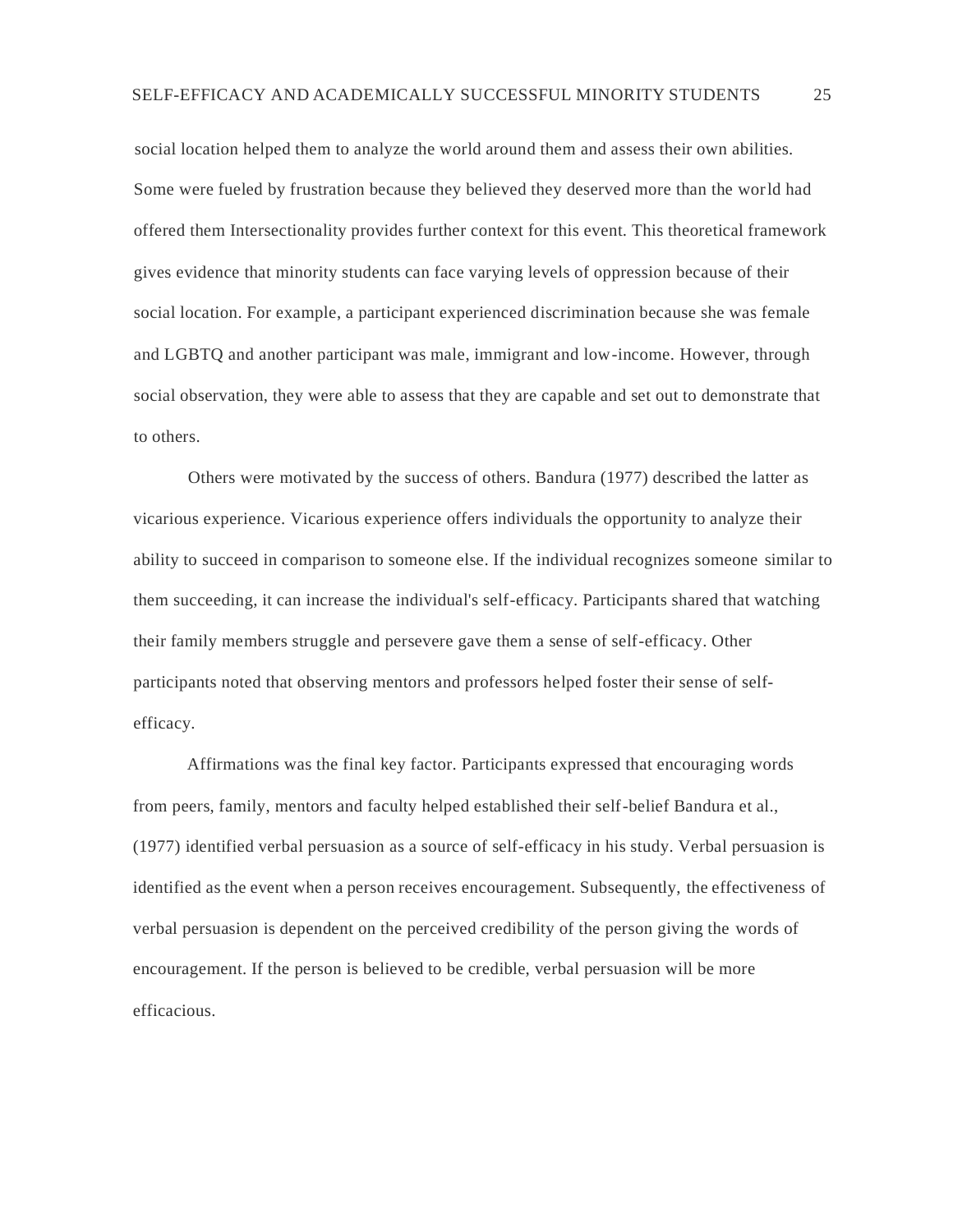Though not illustrated in the majority of interviews, some study participants noted that they struggled with a sense of belonging when they first arrived at Bridgewater State University. They shared that they were able to overcome this when they become connected to on-campus activities. Whether it was the dance team or student employment, these participants noted that being connected to on-campus resources opened opportunities to experience positive affirmation, social observation and personal triumphs.

OveralL findings of this research resonate strongly with Bandura's (1977) concepts of self-efficacy. This research affirmed the value of self-efficacy while also underscoring the critical importance for more research among academically successful minority students. The use of constructivist grounded theory was intentional to give voice to a group who are often unacknowledged and invisible. Additionally, constructive grounded theory offers the researcher the ability to be subject, as an academically successful minority student, the researcher was able to identify with the challenges and successes of the research participants. The strengths-based perspective empowered participants and gave them the ability to identify factors in their success. Academically successful minority students have a wealth of knowledge that can help to improve academic outcomes for all minority students.

#### **Limitations**

As with all research, there were limitations identified in this study. The main limitation was the sample size. This study interviewed only 10 participants. Furthermore, due to the size and limited scope, qualitative data cannot be generalized. Additionally, though the enrollment in an undergraduate program was verified, other eligibility requirements such as the number of credits and grade point average of participants were self-reported. Lastly, self-efficacy was not measured it was inferred through the participants' self-reported academic performance.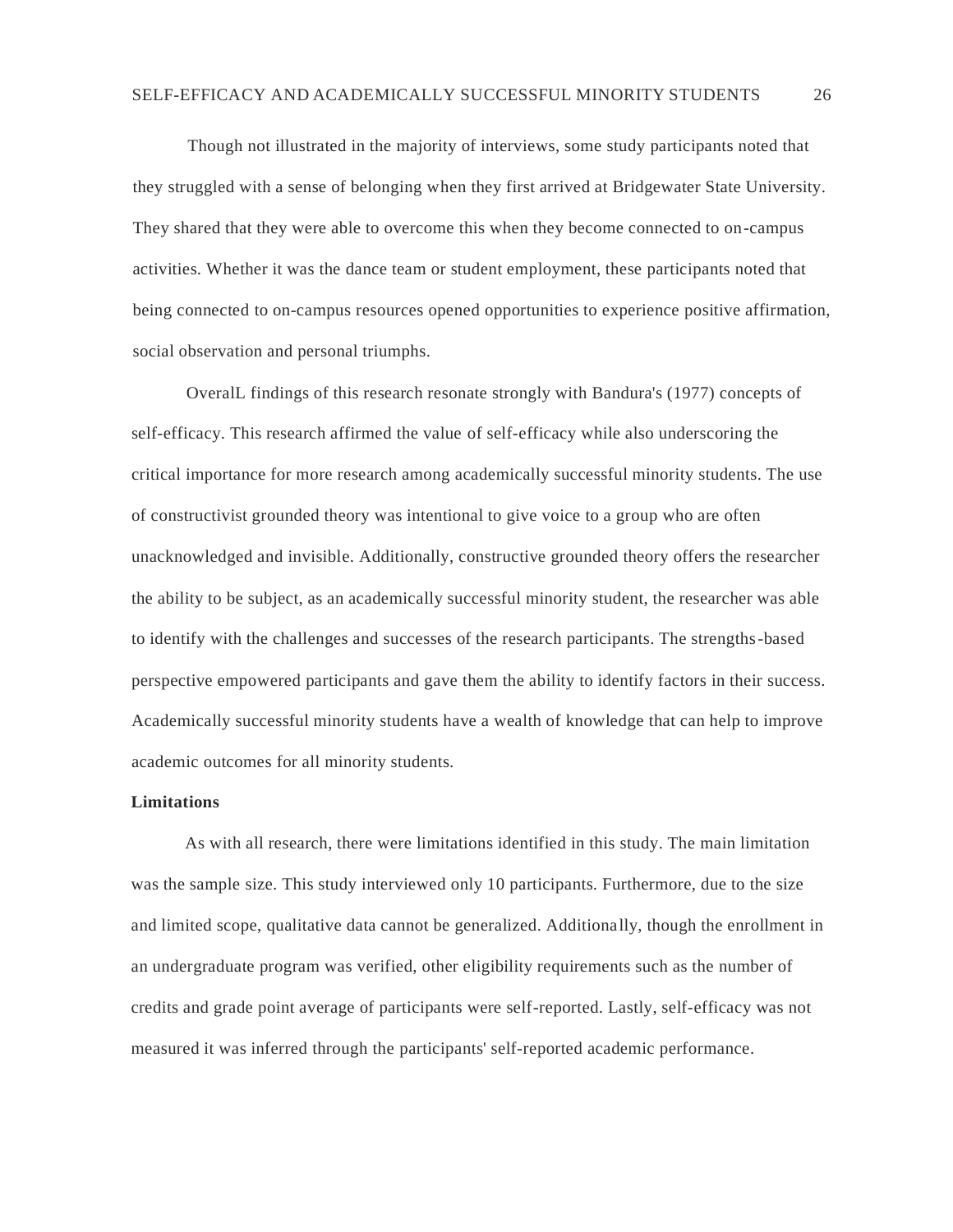# **Implications**

The aim of the study was to provide research-informed suggestions to improve academic attainment outcomes for minority students. As a result, there are four recommendations:

1. Positive Affirmation Initiative

Throughout the research, students described how words from their professors helped foster their high academic self-efficacy. In a society where minority students receive negative messages, it is a matter of equity to counter those messages with positive affirmations. The researcher is proposing that Bridgewater State University creates a university wide initiative to acknowledge the successes of minority students. The positive affirmations can be provided via email, notes on assignments, advising or during office hours. Offering positive affirmation to minority students is an effective and cost-efficient way for Bridgewater State University to help minority students foster their own sense of self-efficacy.

2. Hire More Diverse Faculty

The researcher had the opportunity to attend new faculty training in summer of 2018. As an undergraduate student, the researcher was asked to provide input and feedback about what practices makes an effective professor from my experience. The researcher sat through the presentation and listened as the Institutional Research Department discussed its goal for increased attrition for low-income minority students. This is a noteworthy goal and the researcher applauds Bridgewater State University for making this a focal point of the institute's research. However, the researcher also observed that the newly hired faculty did not reflect the students that the university seeks to support. In order to offer opportunity for social observation, or as Bandura (1977) describes, vicarious experience, minority students must have the opportunity to see professors and faculty that represents their own identities.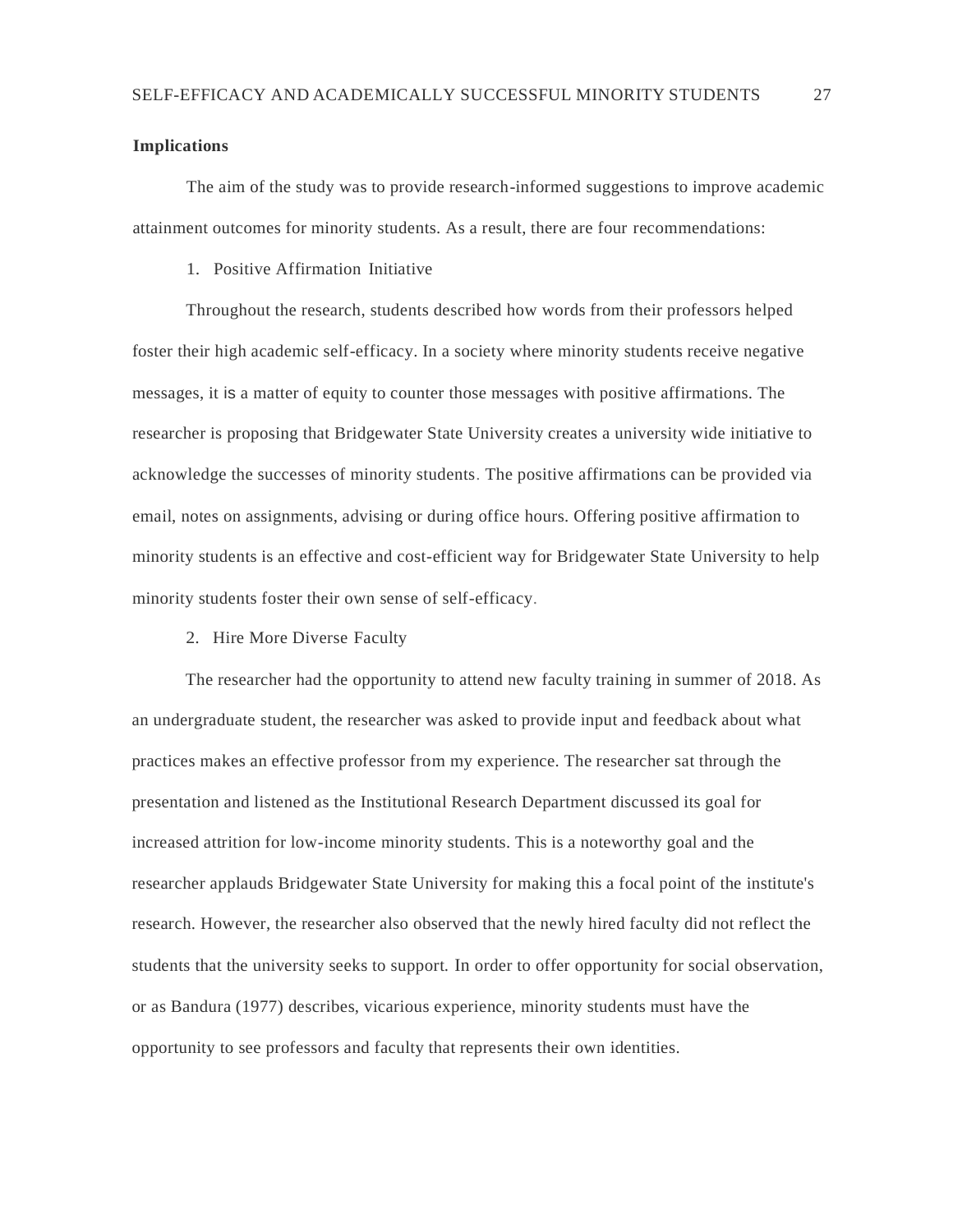## 3. Further Research and Funding for Mentorship Programming

The Division of Student Success and Diversity at BSU has a mentorship program. However, faculty are asked to volunteer their time to mentor students. With additional funding, faculty mentors can give more time to supporting their mentees. The mentor relationship should not be solely academic. It is important to build a rapport with the student, so the mentor is deemed more credible. Rapport building can take place on and off campus and beyond the classroom. It can take the form of a biweekly lunch. Participants shared how positive affirmations were impactful because they believed that the person believed in them. Individual relational time helps to establish the mentor's credibility with the student. A mentoring relationship gives students the opportunity to establish high self-efficacy through social observation and positive affirmation. Participants shared how positive affirmations were impactful because they believed that the person believed in them.

4. Intentionally Connect Students to on Campus Resources

Though not a significant finding, some participants expressed struggling with finding a sense of belonging at BSU. Some struggled with feelings of doubts that they belonged at Bridgewater State University. Though the study participants were able to overcome these concerns, the researcher notes that others may not. In order to address this, it is suggested that upon enrollment, minority students (and students in general) should be informed of on campus resources that will provide support throughout their undergraduate career. These resources provide opportunities for social observation, personal triumph and positive affirmation. Resources include but not limited to: Academic Achievement Center, Department of Undergraduate Research, GLBTA Pride Center, various sororities and fi:atemities, cultural clubs and the Mentor Leadership Program.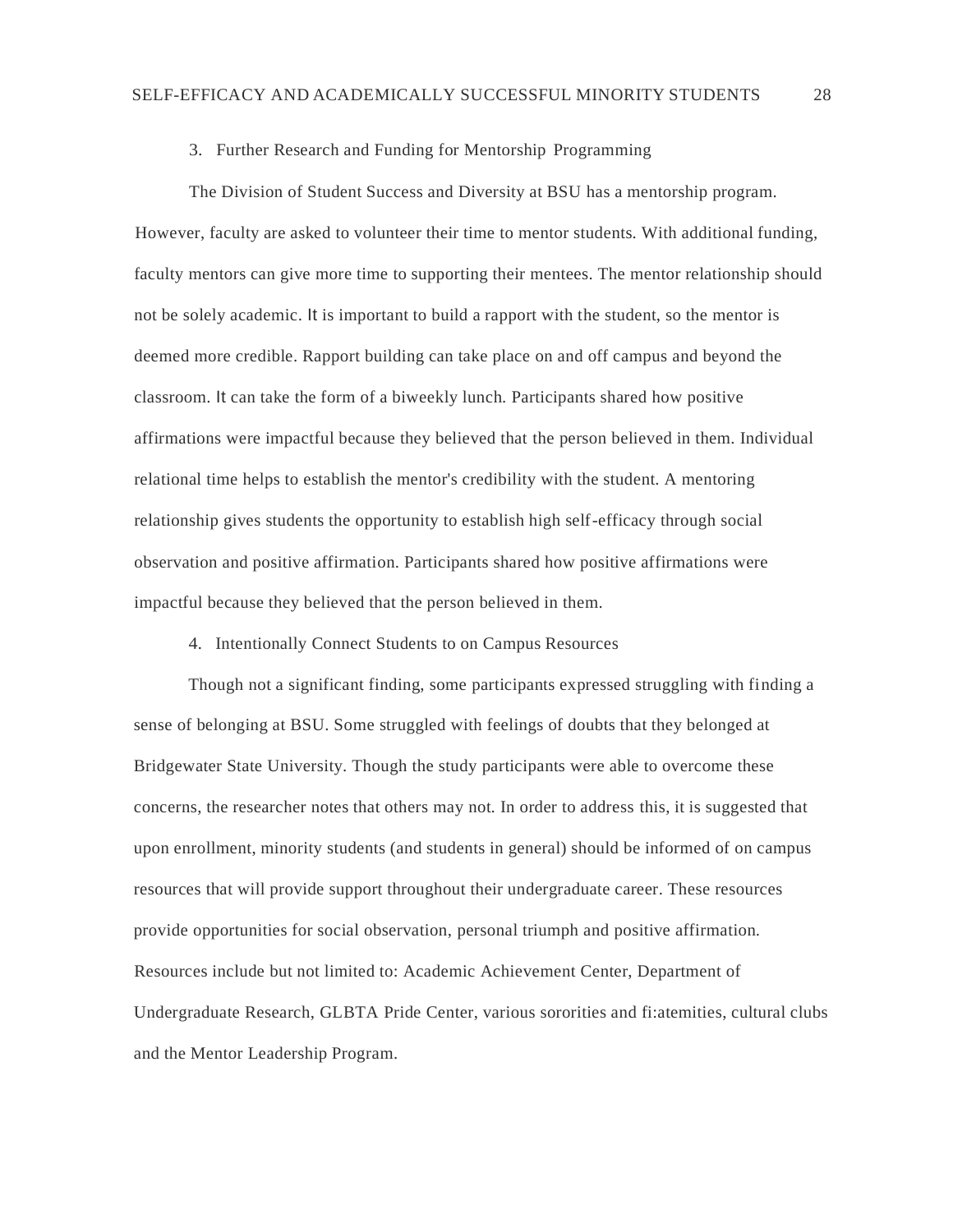#### **References**

- Bandura, A. (1977). Self-efficacy: Toward a unifying theory of behavioral change. *Psychological Review, 84(2),* 191-215.
- Bandura, A., Barbaranelli, C., Caprara, G., & Pastorelli, C. (1996). Multifaceted impact of selfefficacy beliefs on academic functioning. *Child Development, 67(3),* 1206-1222. doi:10.2307/1131888
- Bandura, A. (1997). *Self-efficacy: The exercise of control.* New York: Freeman.
- Bandura, A. (2002). Social cognitive theory in cultural context. *Journal of Applied Psychology: An International Review, 51,* 269-290.
- Black male collegians: Increasing access, retention, and persistence in higher education. (2014). *Ashe Higher Education Report, 40(3),* 1-147. doi:10.1002/aehe.20015
- Brant, C. A. R., & Tyson, C. A. (2016). Lgbtq self-efficacy in the social studies. *The Journal of Social Studies Research, 40(3),* 217-227. https://doi-orn.libserv prd.bridgew.edu/10.1016/j.jssr.2015.09.004
- Brant, C. A. R. (2017). How do I understand the term queer? preservice teachers, lgbtq knowledge, and lgbtq self-efficacy. *Educational Forum, 81(1),* 35-51. Retrieved from http://search.ebscohos [t.co m/lo!!in.aspx?direct=t rue&db=eric&AN=EJ1122714&site=eds](http://search.ebscohost.com/lo!!in.aspx?direct=true&db=eric&AN=EJ1122714&site=eds) live
- Bubar, R., Cespedes, **K.,** & Bundy-Fazioli, K. (2016). Intersectionality and social sork: Omissions of race, class, and sexuality in graduate school education. Journal of Social Work Education, 52(3), 283. Retrieved from [http://search.ebscohos t.com/lo i.!in.aspx?direct =true&db=edb&AN=116620397&site=eds](http://search.ebscohost.com/loi.!in.aspx?direct=true&db=edb&AN=116620397&site=eds) live
- Byrne, M., Flood, B., & Griffin, J. (2014). Measuring the academic self-efficacy of first-year accounting students. *Accounting Education, 23(5),* 407-423. doi:10.1080/09639284.2014.931240
- Charmaz, K. (2014). Constructing grounded theory (2nd ed.). Thousand Oaks, CA: SAGE.
- Collins, P.H. (2000). Black feminist thought: Knowledge, consciousness, and the politics of empowerment (2nd ed.). New York, NY: Routledge.
- Davis, K. (2008). Intersectionality as buzzword: A sociology of science perspective on what makes a feminist theory successful. Feminist Theory, 9, 67-85. doi:10.1177/1464700108086364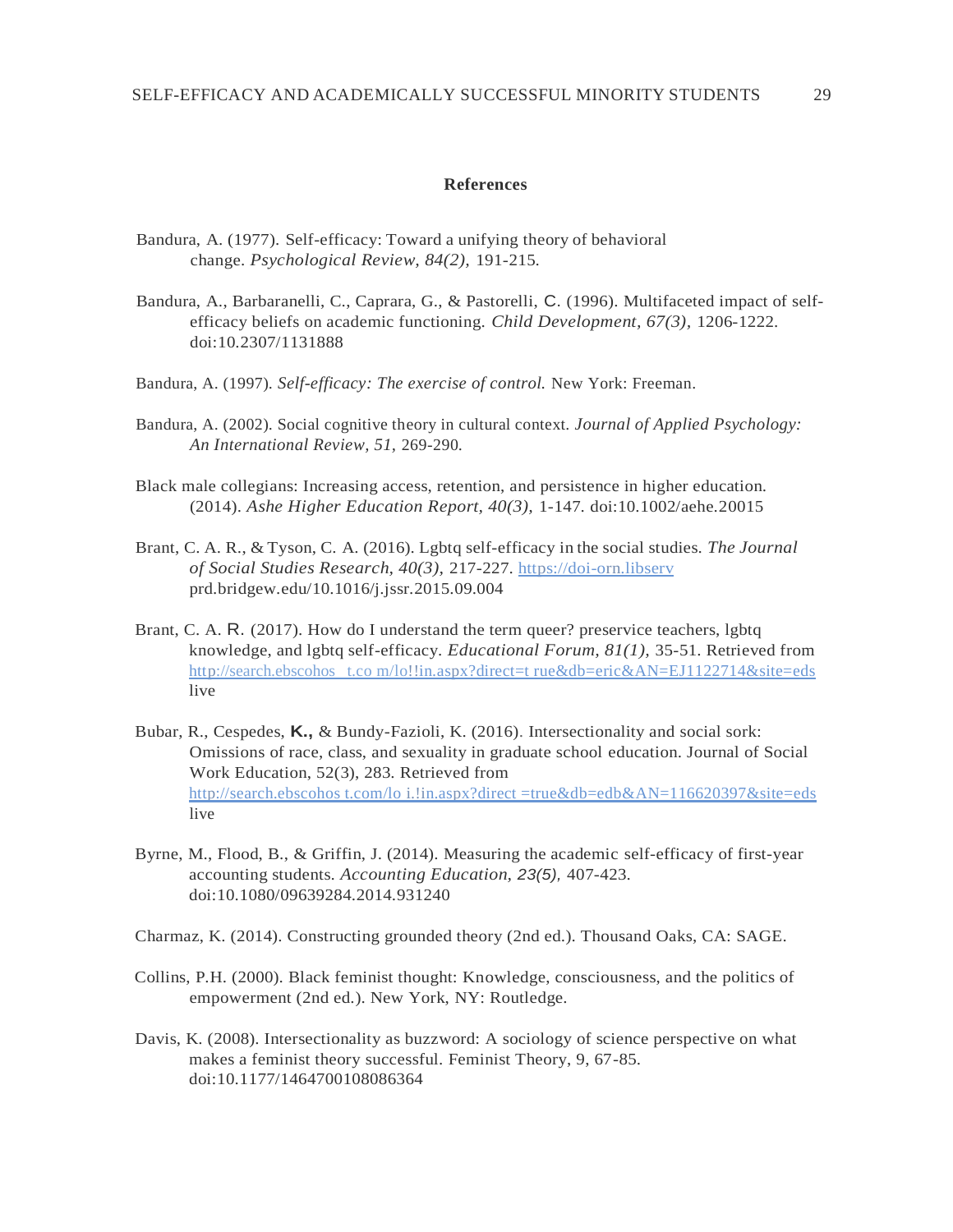Edman, J., & Brazil, B. (2009). Perceptions of campus climate, academic efficacy and academic success among community college students: An ethnic comparison. *Social Psychology of Education, 12(3),* 371-383.

Engel, R., & Schutt, R. (2009). *Fundamentals of Social Work Research.* Thousand Oaks: SAGE.

- Faye Carter, D. (2006). Key issues in the persistence of underrepresented minority students. *New Directions For Institutional Research, 2006(130),* 33-46. doi:10.1002/ir.178
- Galyon, C., Blondin, C., Yaw, J., Nalls, M., & Williams, R. (2012). The relationship of academic self-efficacy to class participation and exam performance. *Social Psychology Of Education, 15(2),* 233-249. doi:10.1007/s11218-011-9175-x
- Glaser G., Strauss L. (1967). The discovery of grounded theory: Strategies for qualitative research, Aldine De Gruyter, New York
- Hammond, W., & Zimmerman, R. (2012). *A strengths-based perspective.* Calgary: A Report for Resiliency Initiatives.
- Harvey, **K.** E., Suizzo, M., & Jackson, **K.** M. (2016). Predicting the grades oflow income ethnic-minority students from teacher-student discrepancies in reported motivation. *Journal Of Experimental Education, 84(3),* 510-528. doi:10.1080/00220973.2015.1054332
- Kooks, B. (1984). Feminist theory: From the margin to center (2nd ed.). Cambridge, MA: South End Press.
- McCall, L. (2005). The complexity of intersectionality. Signs, 30, 1771-1800. doi:10.1086/426800
- Martinez Perez, G., Mubanga, M., Aznar, C., & Bagnol, B. (2015). Grounded theory. *International Journal of Qualitative Methods , 14(4),* 160940691561832 160940691561832. doi:10.1177/160940691561832
- Peguero, A. A., & Shaffer, **K.** A. (2015). Academic self-efficacy, dropping out, and the significance of inequality. *Sociological Spectrum,* 35(1), 46-64. doi:10.1080/02732173.2014.978428
- Poteat, V. P. & Scheer, J. R. (2016). GSA advisors' self-efficacy related to LGBT youth of color and transgender youth. Journal ofLGBT Youth, 13(4), 311-325. doi: 10.1080 /19361653.2016.1185757
- Ramos-Sanchez, L., & Nichols, L. (2007). Self-efficacy of first-generation and non-firstgeneration college students: the relationship with academic performance and college adjustment. *Journal of College Counseling, 10(1),* 6+.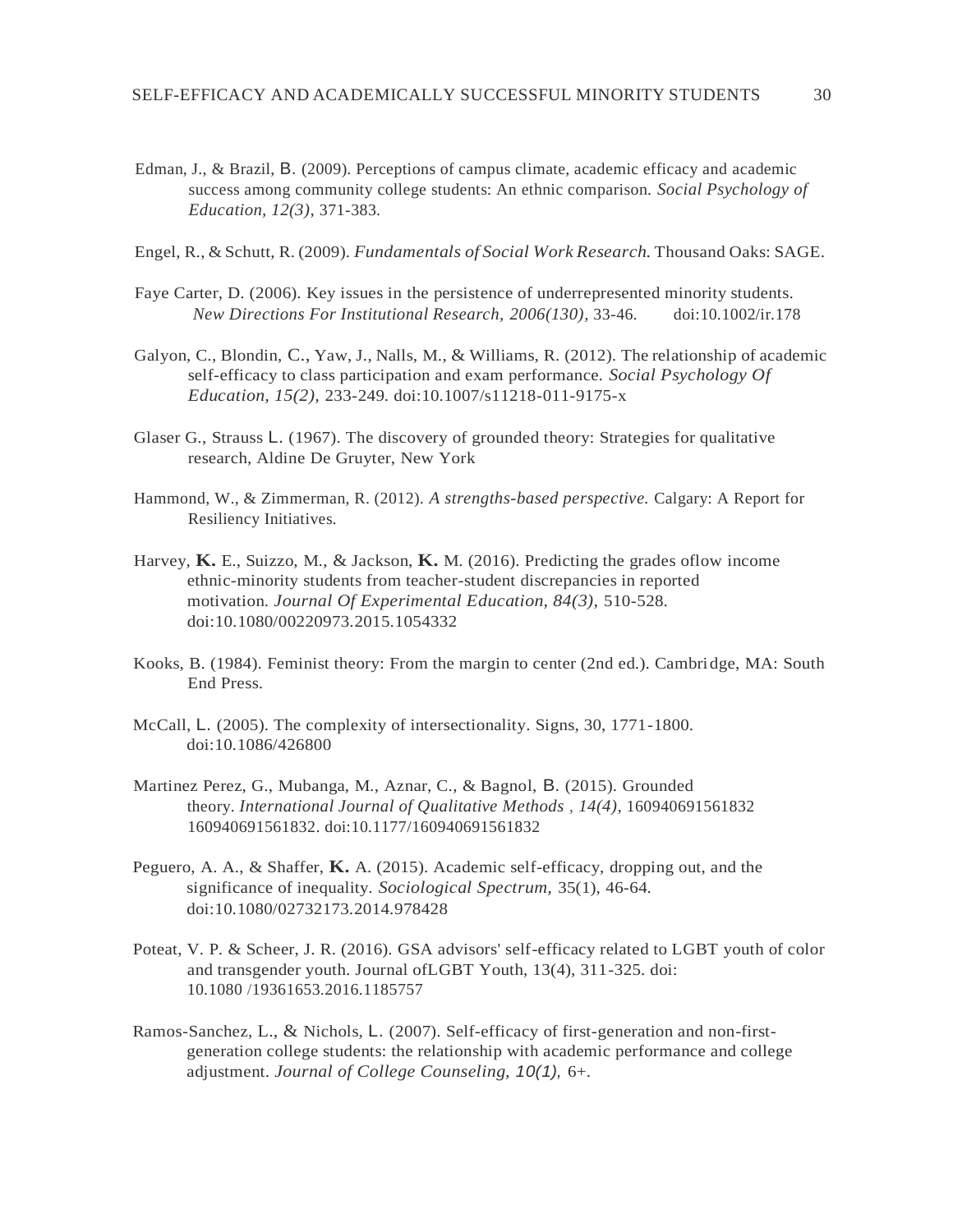- Snyder, T. D., & Dillow, S. A. (2016). Digest of education statistics, 2011. NCES 2012-001. National Center for Education Statistics.
- Swail, W., Redd, K., & Perna, L. (2003). Why students leave college. *Ashe-Eric Higher Education Report, 30(2),* 43-73
- U.S. Census Bureau. (2012). *The 2012 statistical abstract: The national data book. Table 233: Mean earnings by highest degree earned (2009).* Washington, DC: U.S. Department of Commerce, Census Bureau.
- U.S. Courts. (2018). History brown v. board of education re-enactment. Retrieved September 10, 2018, from https://www.uscourts.!!ov/educational-resources/educational activities/history-brown-v-board-education-re-enactment
- Wiesche, M., Jurisch, M. C., Yetton, P. W., & Krcmar, H. (2017). Grounded theory methodology in information systems research. MIS Quarterly, 41(3), 685-A9. Retrieved from http://s earch.ebscohost.com/1ogin.asnx?direct=t rue&db=buh&AN= 1 24643931&site=edslive
- Vuong, M., Brown-Welty, S., & Tracz, S. (2010). The effects of self-efficacy on academic success of first-generation college sophomore students. *Journal of College Student Development, 51*(l ),50-64.
- Zajacova, A., Lynch, S. M., & Espenshade, T. J. (2005). Self-Efficacy, stress, and academic success in college. *Research In Higher Education, 46(6),* 677-706. doi:10.1007/sl 1162 004-4139-z
- Zimmerman, B. J. (2000). Self-efficacy: An essential motive to learn. *Contemporary Educational Psychology,* 25(1), 82-91.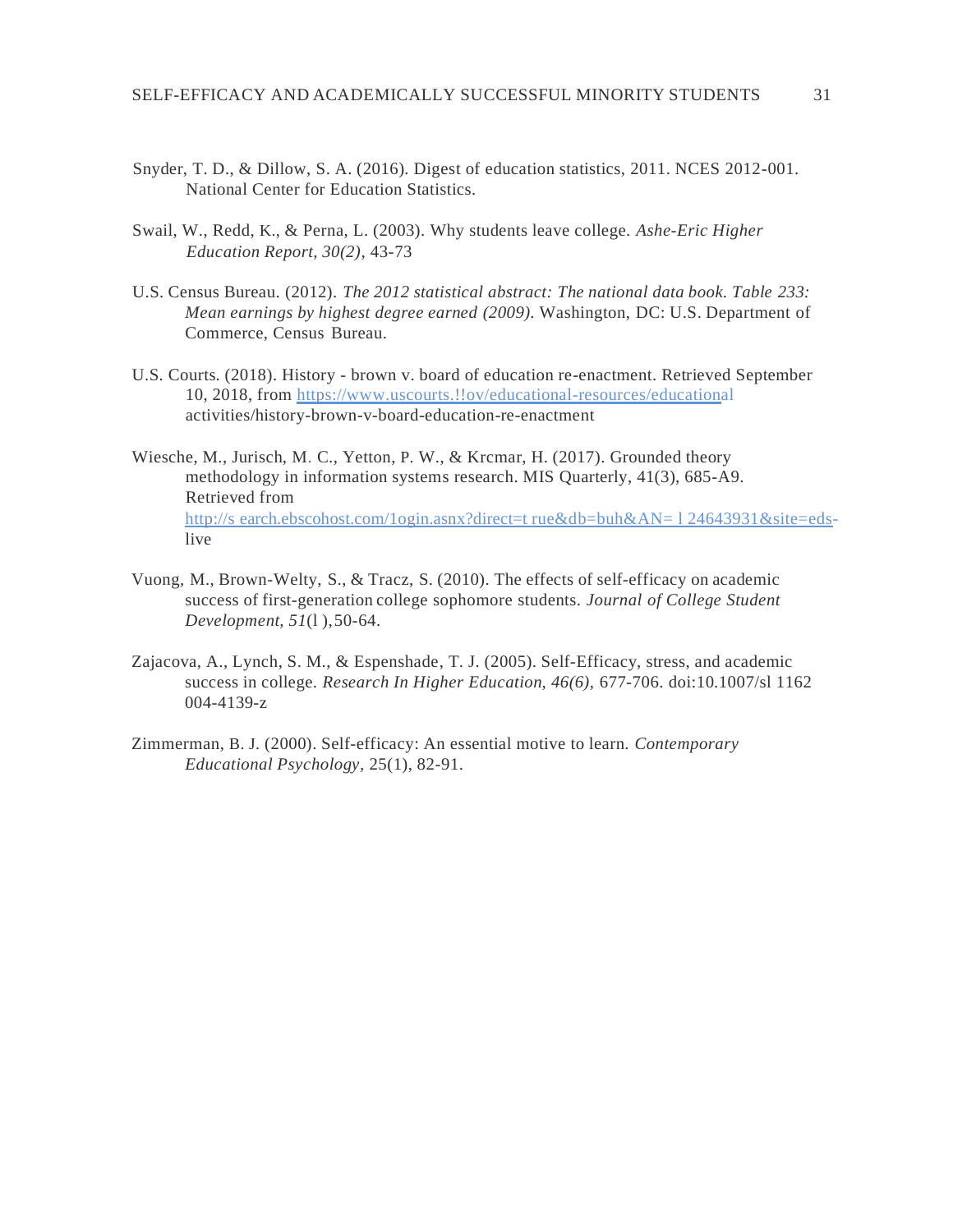## Appendix C

## Interview Protocol

Phone Script:

Thank you for your interest in the study. My name is Julie Clerge. I am working under Dr. William to investigate factor that foster success students' ability to believe in their own ability to succeed academically. Specifically, we are seeking ways to create academic self-efficacy. We are seeking to interview 20 students that will help us learn how self-efficacy is developed in academically successful minority students. There are a few criteria to participate in this study. Do you have a minimum of 75 credits? Do you have a GPA of 3.0 or higher? Do you identify as a minority student? Are you wiling to meet for a one hour- ninety-minute in-person interview? (If yes to all, I will obtain their contact information and schedule the interview. If no, thank them for their interest but inform them they can not participate in the study.)

I look forward to meeting you. Before I let you go, I need to rely some important information about the study.

You will be asked to participate in a one hour to ninety-minute interview to discuss selfefficacy and its origin. Your participation in the study will last one hour to ninety minutes. The interview will be recorded for data collection purposes.

You can withdraw from the study at any time. If you decide to withdraw from the study, you may do so at any time without penalty and still receive the \$25 stipend. Upon withdrawal, any information gathered for the research will be destroyed.

There are no intended risks for participating in this study. An anticipated benefit to participants is acknowledgement and affirmation of their lived experiences that have supported theirself-efficacy. This can be veryempowering. Additionally, youwill be given a \$25 stipend for your participation.

Your information will be kept confidential by de-identifying all personal information. All information will be securely locked. All personal information will be destroyed at the end of the study.

Additionally, while every effort will be made to keep your study-related information confidential, there may be circumstances where this information must be shared with: \* Federal agencies, for example the Office of Human Research Protections, whose

responsibility is to protect human subjects in research;

\* Representatives of Bridgewater State University, including the Institutional Review Board, a committee that oversees the research at BSU.

Participation in this study is voluntary. Refusal to participate in this study will have no effect on any future services you may be entitled to from the University. Anyone who agrees to participate in this study is free to withdraw from the study at any time without penalty.

If you have any questions, feel free to reach out to me at any time. Have a great day and see you on **\*scheduled day, date and time\***